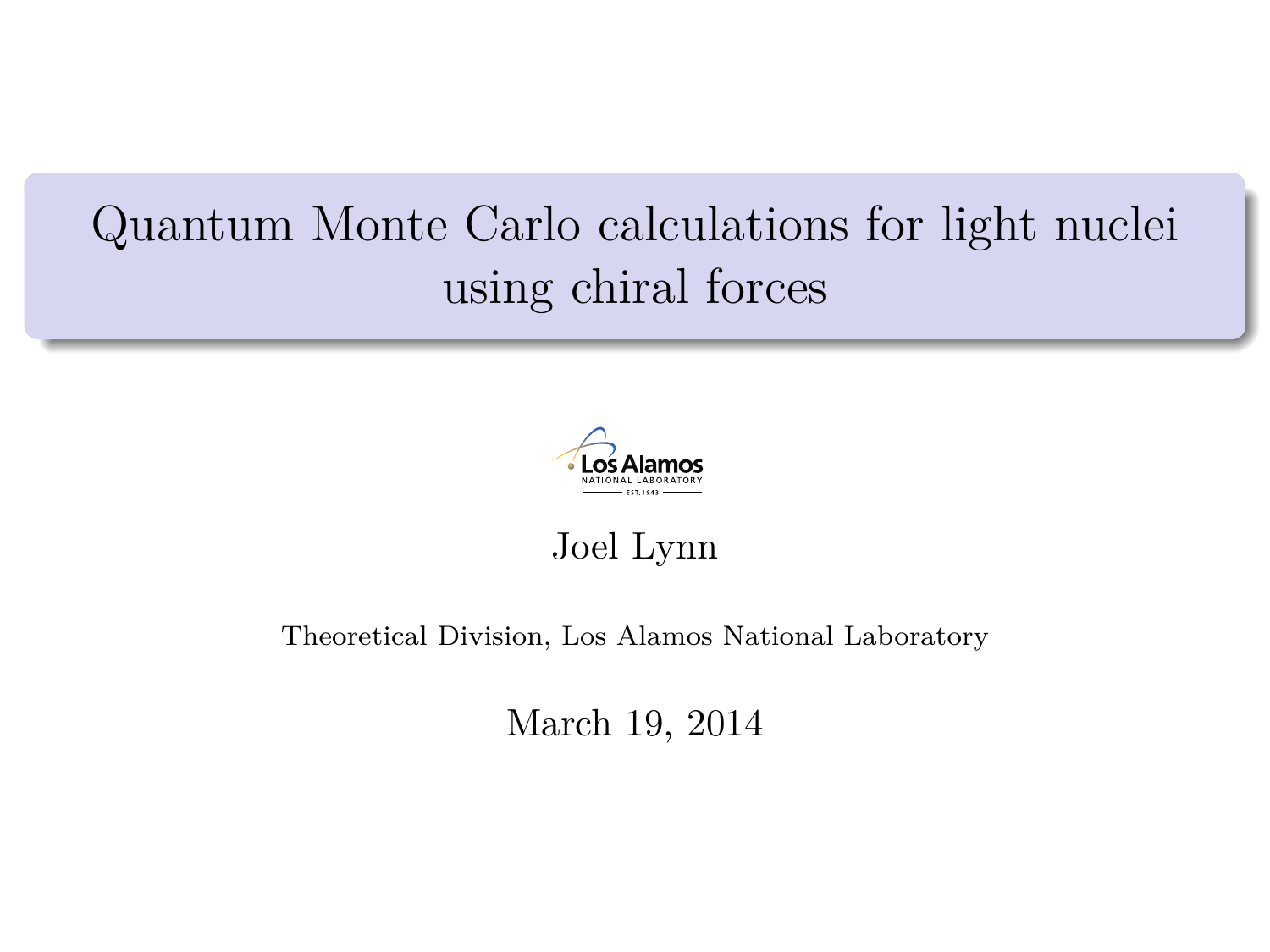# Outline



#### **[Motivation](#page-2-0)**

- *Ab-initio* [calculations for nuclei](#page-2-0)
- [Nuclear interactions](#page-7-0)
	- [Phenomenology](#page-9-0)
	- [Chiral Effective Field Theory Standard approach](#page-12-0)
	- [Chiral Effective Field Theory A new approach](#page-15-0)

#### **[Results](#page-20-0)**

- *A* ≤ [4 binding energies](#page-20-0)
- $\bullet$  *A* < [4 radii](#page-27-0)
- **•** [Perturbative calculations](#page-27-0)
- [Distributions](#page-29-0)

#### **[Conclusion](#page-32-0)**

- [Summary](#page-32-0)
- [Future work](#page-33-0)
- [Acknowledgments](#page-34-0)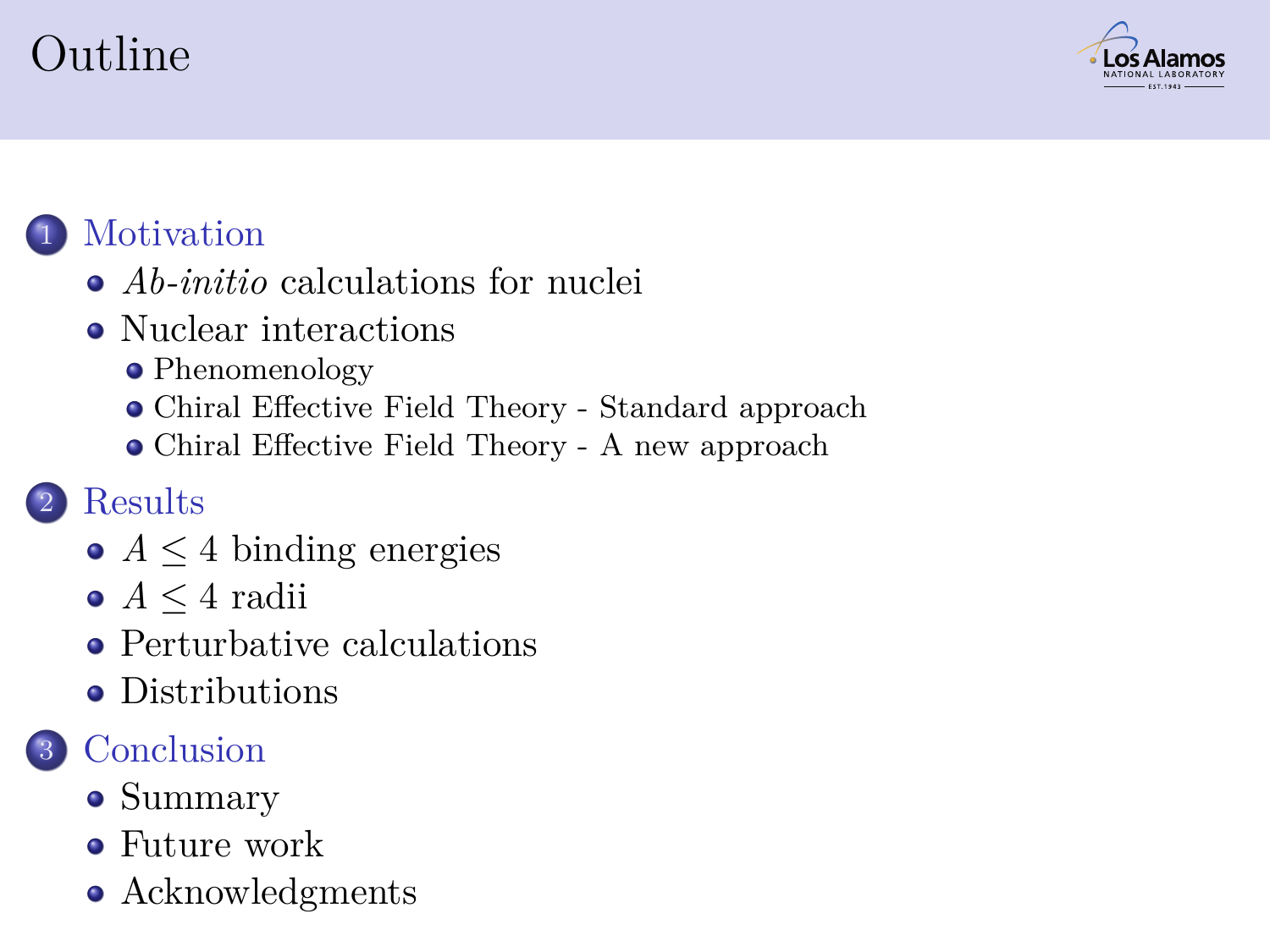

*Ab-initio* calculations for nuclei - Quantum Monte Carlo (QMC)

Nuclear structure methods seek to solve the many-body Schrödinger equation

$$
H\left|\Psi\right\rangle =E\left|\Psi\right\rangle .
$$

Variational Monte Carlo (VMC) uses a Metropolis random walk to calculate an upper bound to the ground-state energy:

$$
E_T = \frac{\langle \Psi_T | H | \Psi_T \rangle}{\langle \Psi_T | \Psi_T \rangle} \ge E_0.
$$

<span id="page-2-0"></span>Green's function Monte Carlo (GFMC) uses propagation in imaginary time to project out the ground state.

$$
|\Psi(\tau)\rangle = e^{-H\tau} |\Psi_T\rangle \Rightarrow \lim_{\tau \to \infty} |\Psi(\tau)\rangle \propto |\Psi_0\rangle .
$$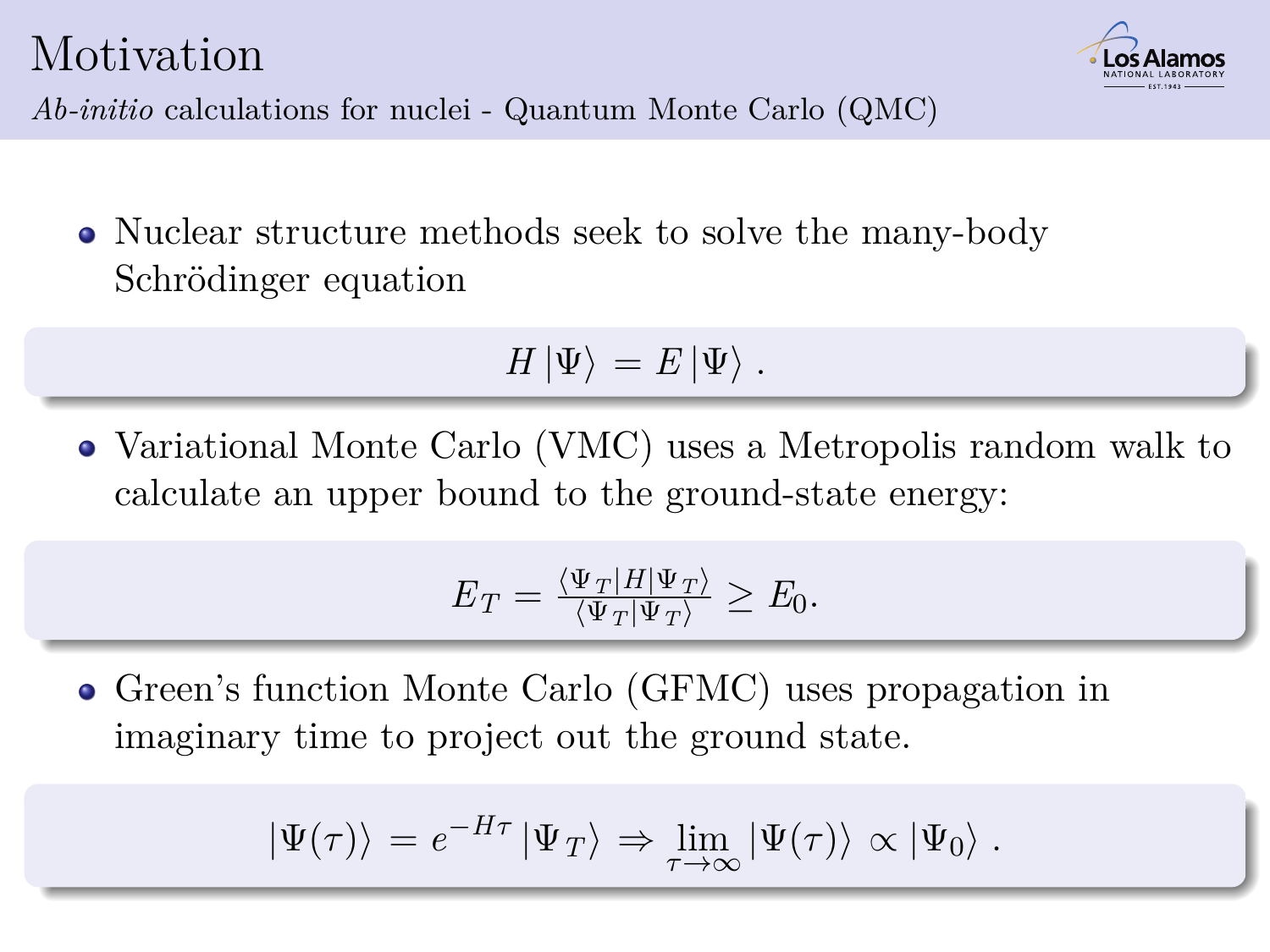

GFMC enjoys a reputation as the most accurate method for solving the many-body Schrödinger equation for light nuclei  $4 < A \leq 12$ .

- First: VMC.
	- $\triangleright$  We begin with a trial wave function  $\Psi_T$  and generate a random position:  $\mathbf{R} = \mathbf{r}_1, \mathbf{r}_2, \ldots, \mathbf{r}_A$ .
	- If Use the Metropolis algorithm to generate new positions  $\mathbf{R}'$  based on the probability  $P = \frac{|\Psi_T(\mathbf{R}')|^2}{|\Psi_T(\mathbf{R})|^2}$  $\frac{\Psi_T(\mathbf{R})}{|\Psi_T(\mathbf{R})|^2}$ .
	- $\triangleright$  This gives us a set of "walkers" distributed according to the trial wave function:  $\sum_{\beta} c_{\beta} | \mathbf{R} \beta \rangle$ . 3*A* positions and  $2^A {A \choose Z}$  spin/isospin states in the charge basis.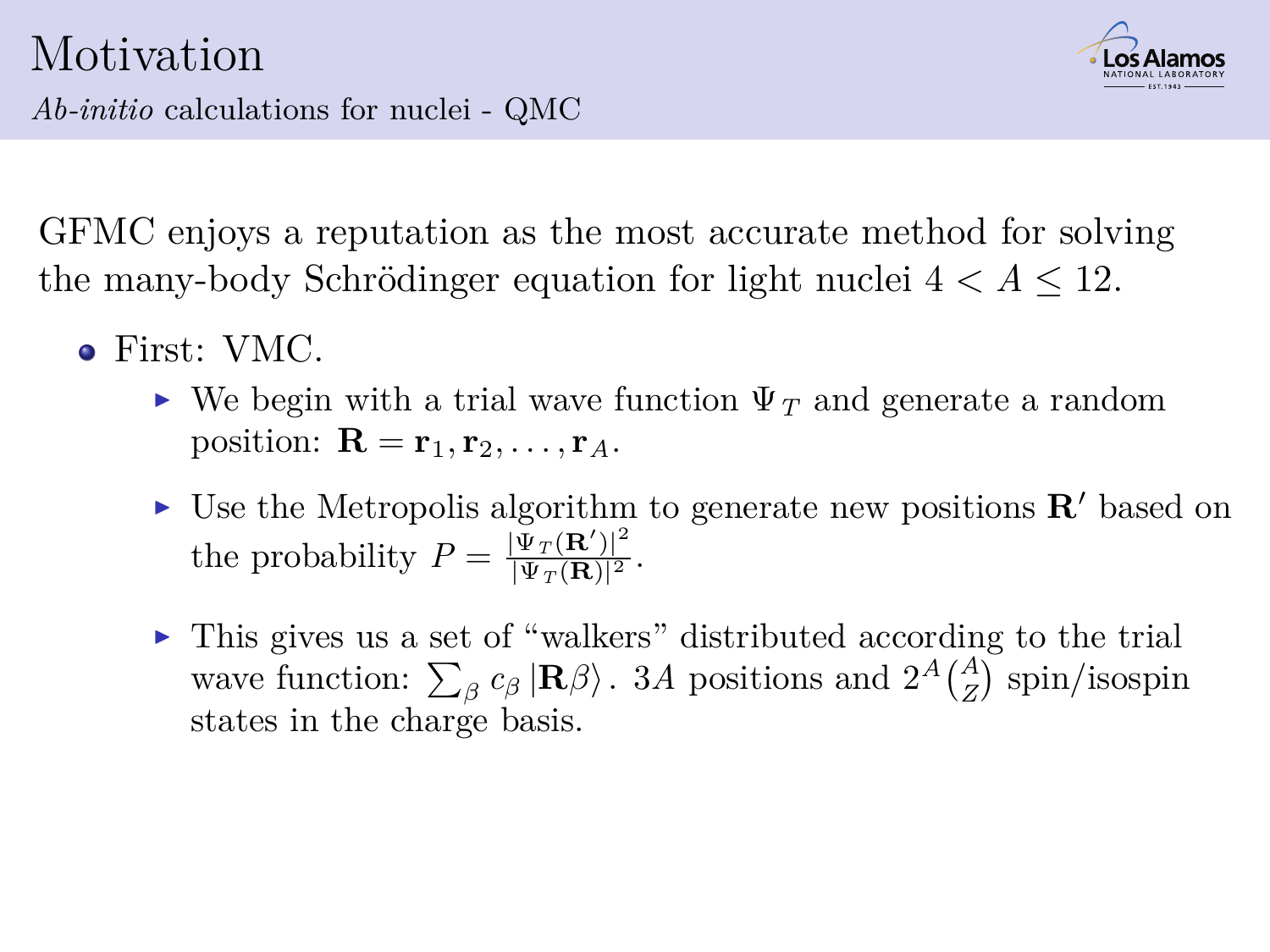

*Ab-initio* calculations for nuclei - QMC

Second: GFMC.

- **F** The wave function is imperfect:  $\Psi_T = \Psi_0 + \sum_{i \neq 0} c_i \Psi_i$ .
- **Propagate in imaginary time to project out the ground state**  $\Psi_0$ **:**

$$
\Psi(\tau) = e^{-(H-E_T)\tau} \Psi_T = e^{-(E_0 - E_T)\tau} \left[ \Psi_0 + \sum_{i \neq 0} c_i e^{-(E_i - E_0)\tau} \Psi_i \right]
$$
  

$$
\Rightarrow \lim_{\tau \to \infty} \Psi(\tau) \propto \Psi_0.
$$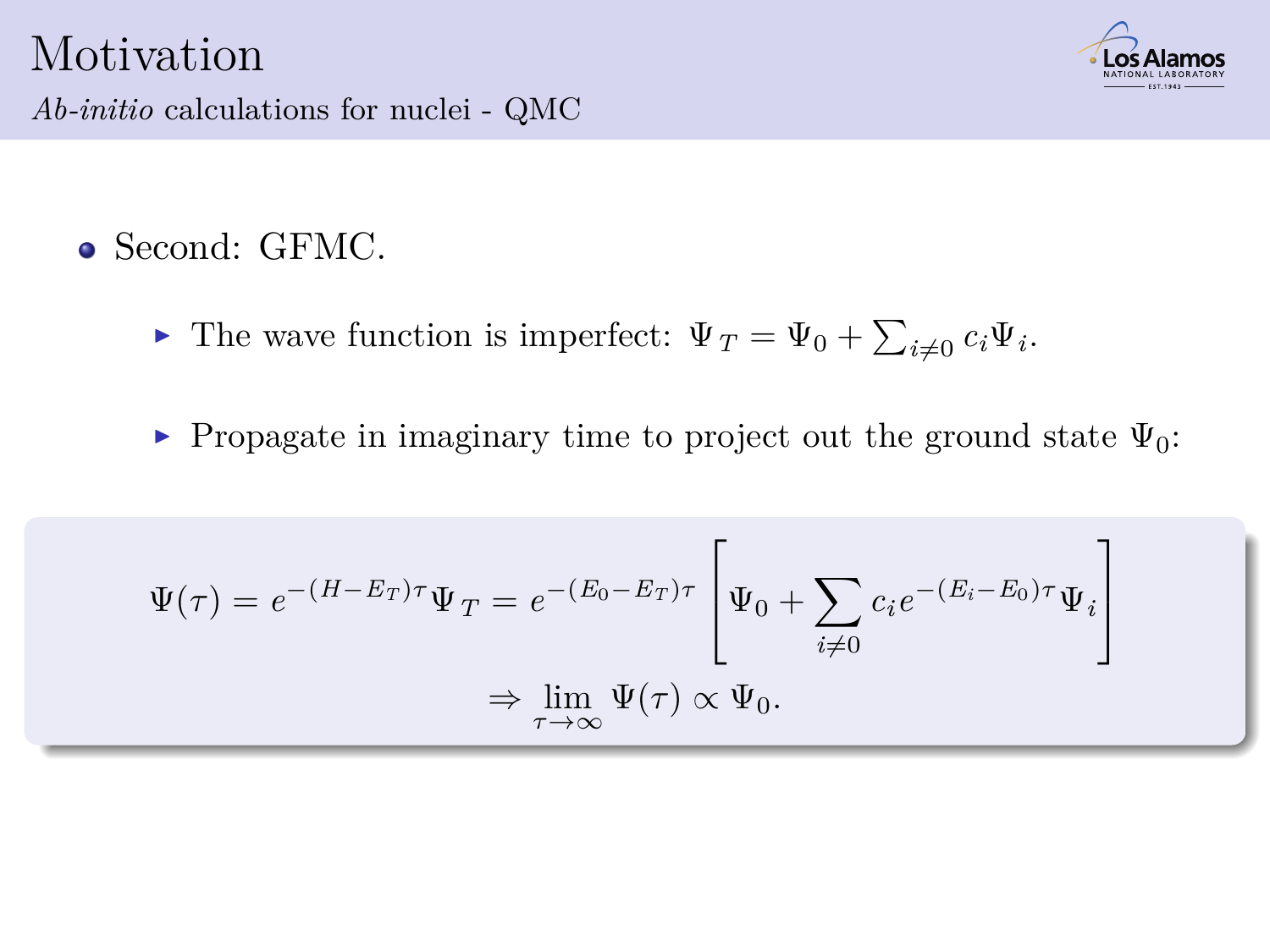*Ab-initio* calculations for nuclei - QMC



Second: GFMC.

The Green's function is calculated by introducing the short-imaginary time  $\Delta \tau = \tau / n$ .

$$
\Psi(\tau) = \left[\frac{e^{-(H-E_T)\Delta\tau}}{G_{\alpha\beta}(\mathbf{R}, \mathbf{R}'; \Delta\tau)}\right]^n \Psi_T
$$

$$
G_{\alpha\beta}(\mathbf{R}, \mathbf{R}'; \Delta\tau) = \langle \mathbf{R}\alpha|e^{-(H-E_T)\Delta\tau}|\mathbf{R}'\beta\rangle
$$

$$
\Psi(\mathbf{R}_n, \tau) = \int d\mathcal{R} G(\mathbf{R}_n, \mathbf{R}_{n-1}) \cdots G(\mathbf{R}_1, \mathbf{R}_0) \Psi_T(\mathbf{R}_0)
$$

$$
d\mathcal{R} = \prod_{i=0}^{n-1} d\mathbf{R}_i
$$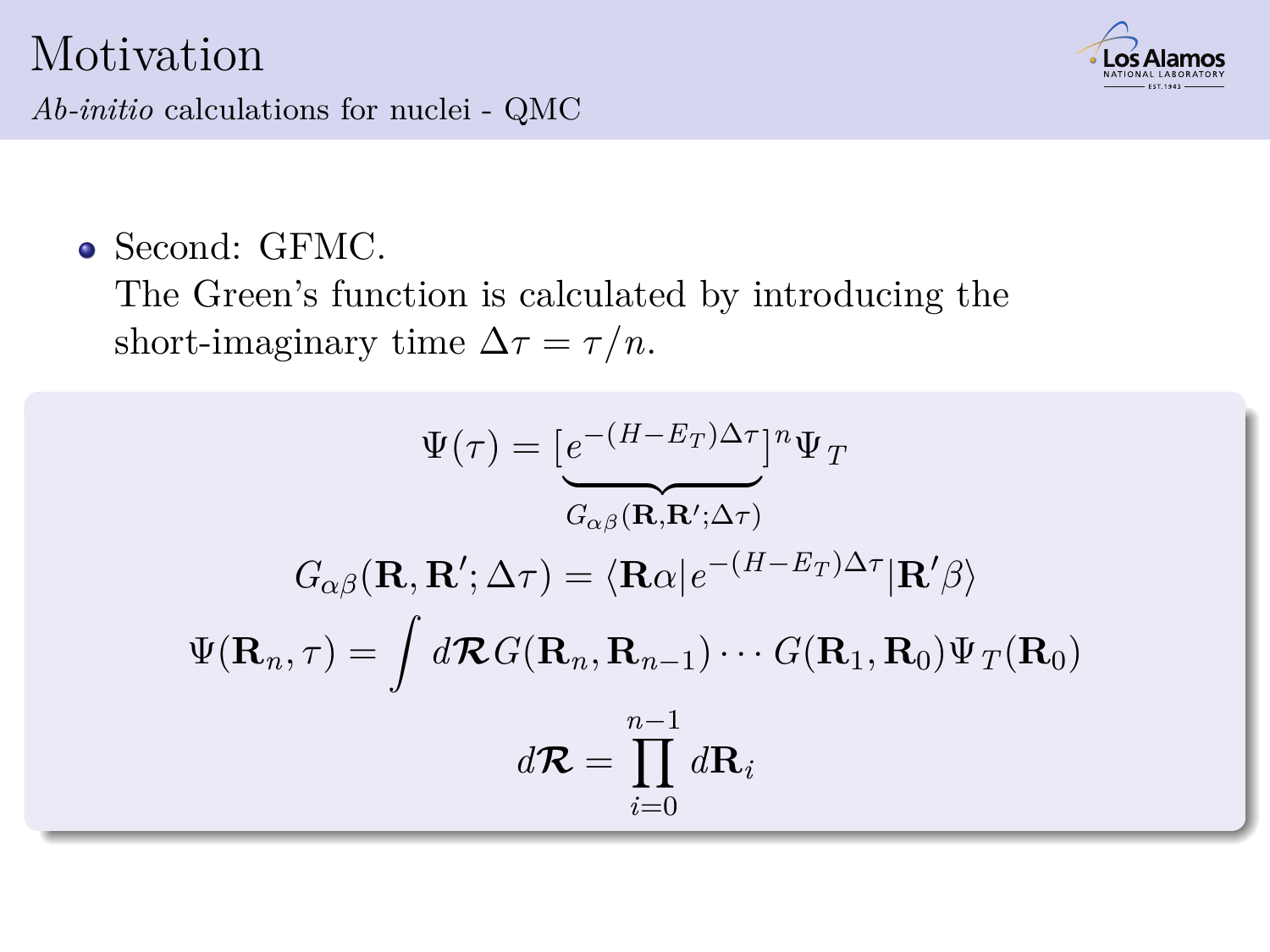

*Ab-initio* calculations for nuclei - QMC

- Second: GFMC.
	- ► We can calculate so-called "mixed estimates":

$$
\frac{\langle \Psi(\tau)|O|\Psi_{T}\rangle}{\langle \Psi(\tau)|\Psi_{T}\rangle} = \frac{\int d\mathbf{R}\Psi_{T}^{\dagger}(\mathbf{R}_{n})G^{\dagger}(\mathbf{R}_{n},\mathbf{R}_{n-1})\cdots G^{\dagger}(\mathbf{R}_{1},\mathbf{R}_{0})O\Psi_{T}(\mathbf{R}_{0})}{\int d\mathbf{R}\Psi_{T}^{\dagger}(\mathbf{R}_{n})G^{\dagger}(\mathbf{R}_{n},\mathbf{R}_{n-1})\cdots G^{\dagger}(\mathbf{R}_{1},\mathbf{R}_{0})\Psi_{T}(\mathbf{R}_{0})}.
$$

$$
\langle O(\tau)\rangle = \frac{\langle \Psi(\tau)|O|\Psi(\tau)\rangle}{\langle \Psi(\tau)|\Psi(\tau)\rangle} \approx \langle O(\tau)\rangle_{\text{Mixed}} + [\langle O(\tau)\rangle_{\text{Mixed}} - \langle O\rangle_{T}].
$$

For ground-state energies,  $O = H$ , and  $[H, G] = 0$ :

$$
\langle H \rangle_{\text{Mixed}} = \frac{\langle \Psi_T | e^{-(H - E_T) \tau/2} H e^{-(H - E_T) \tau/2} | \Psi_T \rangle}{\langle \Psi_T | e^{-(H - E_T) \tau/2} e^{-(H - E_T) \tau/2} | \Psi_T \rangle}
$$
  

$$
\lim_{\tau \to \infty} \langle H \rangle_{\text{Mixed}} = E_0.
$$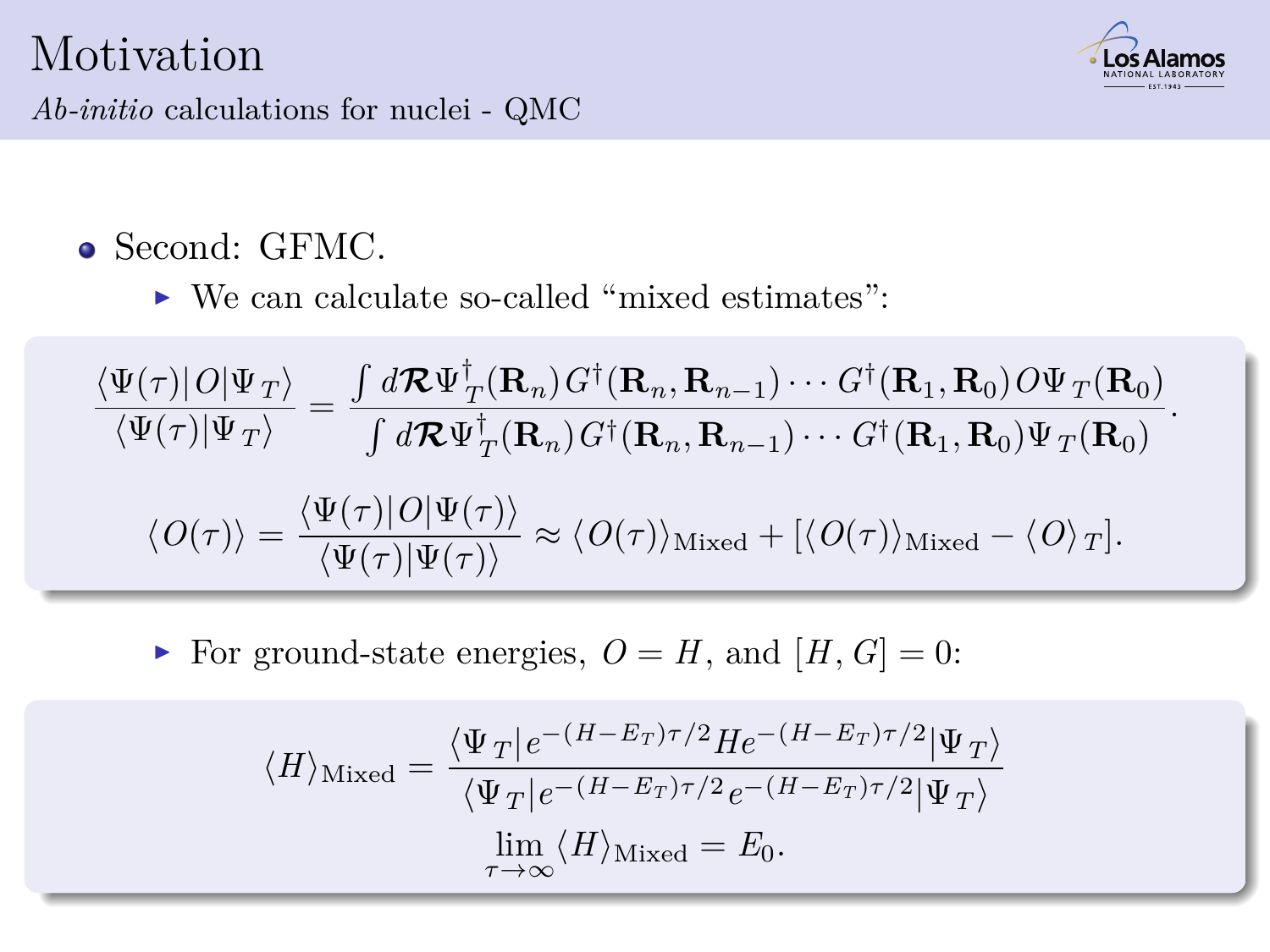#### Nuclear interactions - Nucleons

- A fundamental goal of low-energy nuclear physics is to describe and calculate properties of nuclei in terms of realistic bare nuclear interactions.
- <span id="page-7-0"></span>• Quantum chromodynamics (QCD) is the underlying theory, but nucleons are the relevant degrees of freedom for low-energy nuclear physics  $\rightarrow$  nucleon-nucleon potentials.

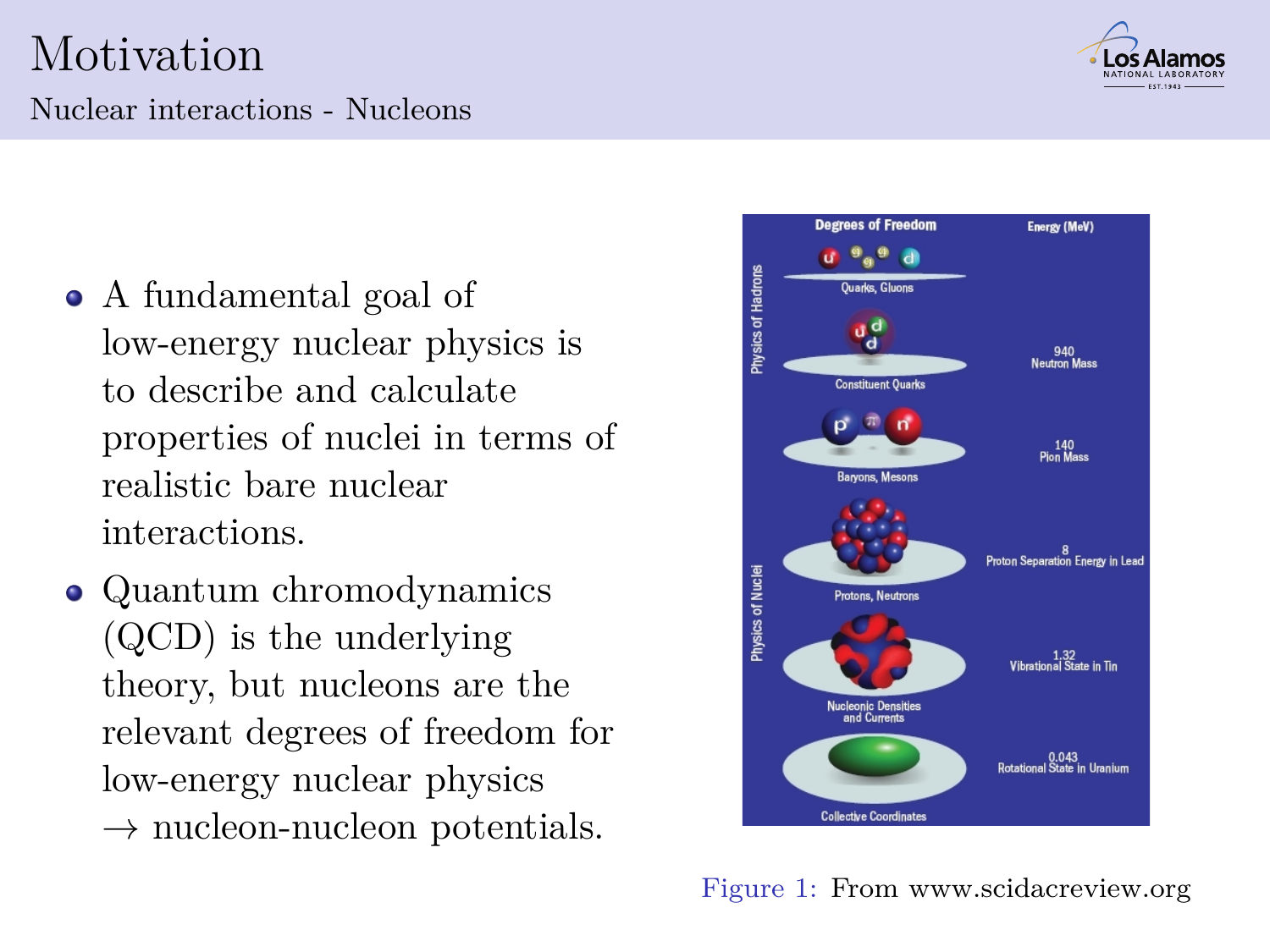

Nuclear interactions - The Hamiltonian

$$
H = \sum_{i=1}^{A} \frac{\mathbf{p}_i^2}{2m_i} + \sum_{i < j}^{A} v_{ij} + \sum_{i < j < k}^{A} V_{ijk} + \cdots
$$

The focus of this talk is on the two-body interaction. Until now, there were two broad choices for *vij*.

- Local, real-space, phenomenological: Argonne's  $v_{18}$ <sup>1</sup> informed by theory, phenomenology, and experiment (well tested and very successful).
- Non-local, momentum-space, effective field theory (EFT):  $N^3LO^2$  informed by chiral EFT and experiment (well liked and often used in basis-set methods, such as the no-core shell model).

<sup>1</sup>R. B. Wiringa, V. G. J. Stoks, and R. Schiavilla, Phys. Rev. C **51**, 38 (1995).

<sup>2</sup>e.g. D. R. Entem and R. Machleidt, Phys. Rev. C **68**, 041001 (2003)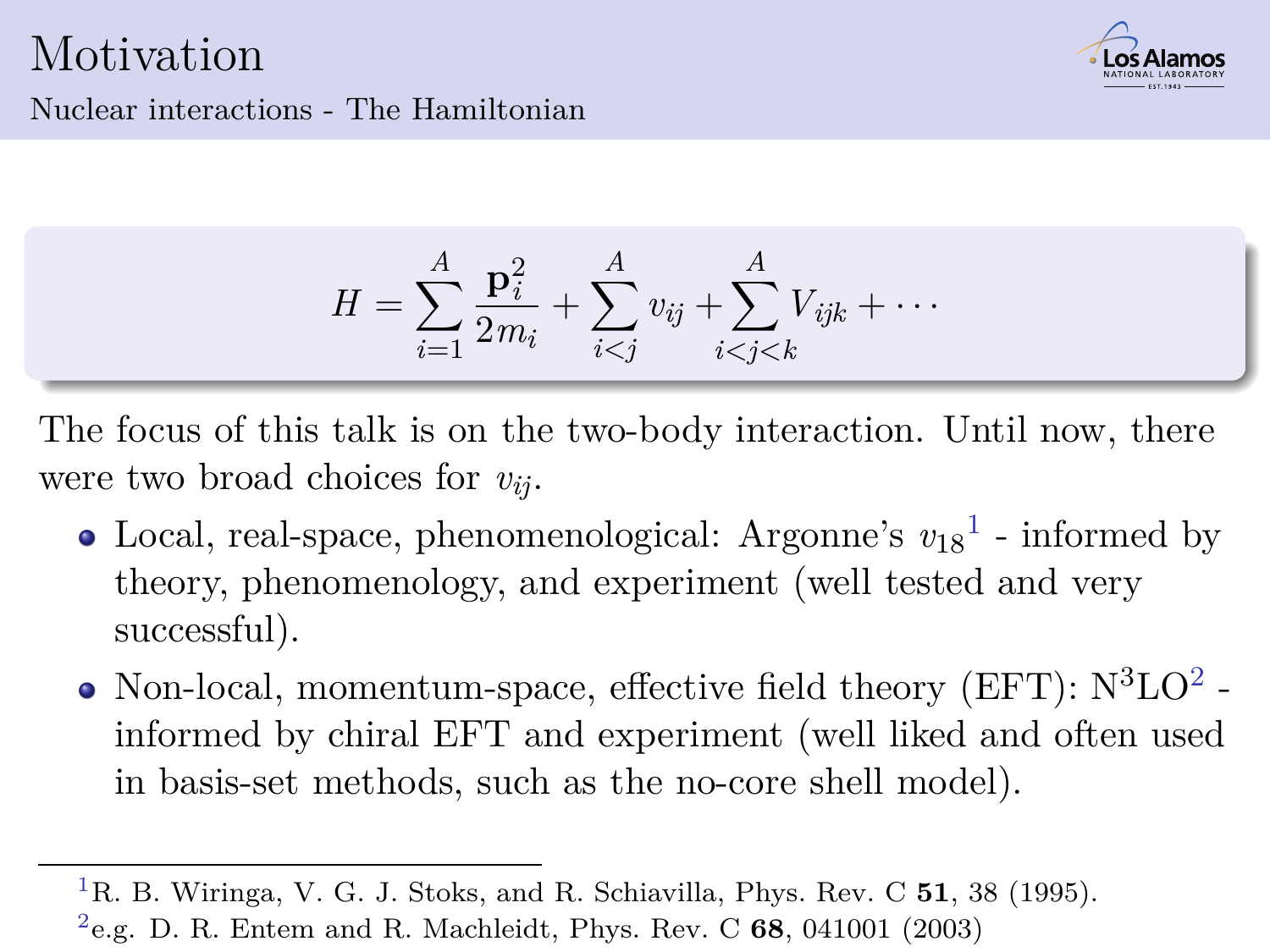

Nuclear interactions - Argonne's *v*<sup>18</sup>

Argonne's *v*<sup>18</sup> consists of three parts.

$$
v_{ij} = v_{ij}^{\gamma} + v_{ij}^{\pi} + v_{ij}^R.
$$

- $v_{ij}^{\gamma}$  includes one- and two-photon exchange Coulomb interactions, vacuum polarization, Darwin-Foldy, and magnetic moment terms with appropriate proton and neutron form factors.
- $v_{ij}^{\pi}$  includes charge-dependent terms due to the difference in neutral and charged pion masses.
- <span id="page-9-0"></span> $v_{ij}^R$  is a short-range phenomenological potential.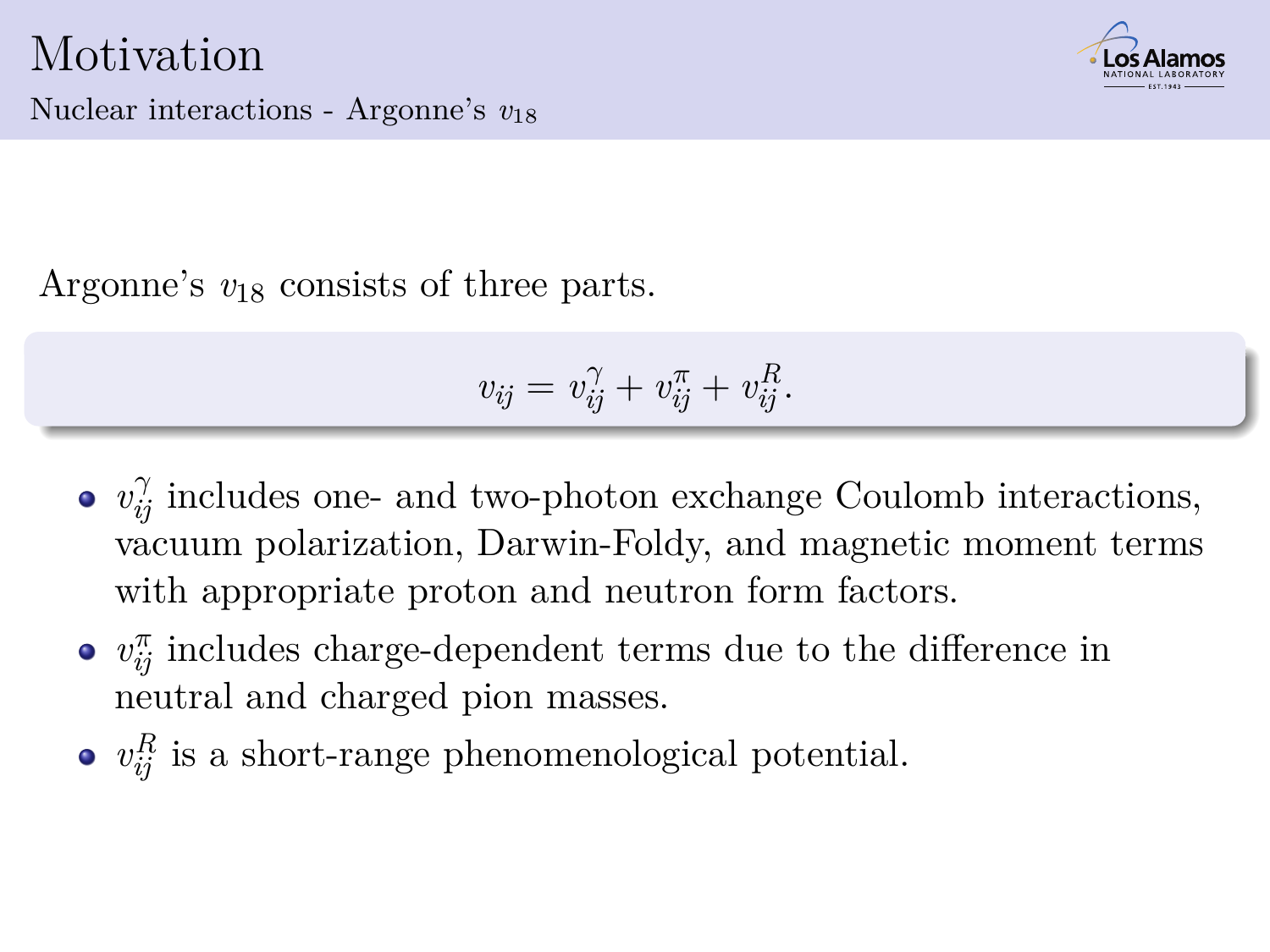

Nuclear interactions - Argonne's *v*<sup>18</sup>

Operator form

$$
v_{ij}^{\pi} + v_{ij}^R = \sum_{p=1}^{18} v_p(r_{ij}) O_{ij}^p.
$$

Charge-independent operators

$$
O_{ij}^{p=1,14} = \left[1, \boldsymbol{\sigma}_i \cdot \boldsymbol{\sigma}_j, S_{ij}, \mathbf{L} \cdot \mathbf{S}, \mathbf{L}^2, \mathbf{L}^2(\boldsymbol{\sigma}_i \cdot \boldsymbol{\sigma}_j), (\mathbf{L} \cdot \mathbf{S})^2\right] \otimes \left[1, \boldsymbol{\tau}_i \cdot \boldsymbol{\tau}_j\right].
$$

Charge-independence-breaking operators

$$
O_{ij}^{p=15,18}=[1,\boldsymbol{\sigma}_i\cdot\boldsymbol{\sigma}_j,S_{ij}]\otimes T_{ij},\text{ and }(\tau_{zi}+\tau_{zj}).
$$

Tensor operators

$$
S_{ij} = 3(\boldsymbol{\sigma}_i \cdot \hat{\mathbf{r}}_{ij})(\boldsymbol{\sigma}_j \cdot \hat{\mathbf{r}}_{ij}) - \boldsymbol{\sigma}_i \cdot \boldsymbol{\sigma}_j, T_{ij} = 3\tau_{zi}\tau_{zj} - \boldsymbol{\tau}_i \cdot \boldsymbol{\tau}_j
$$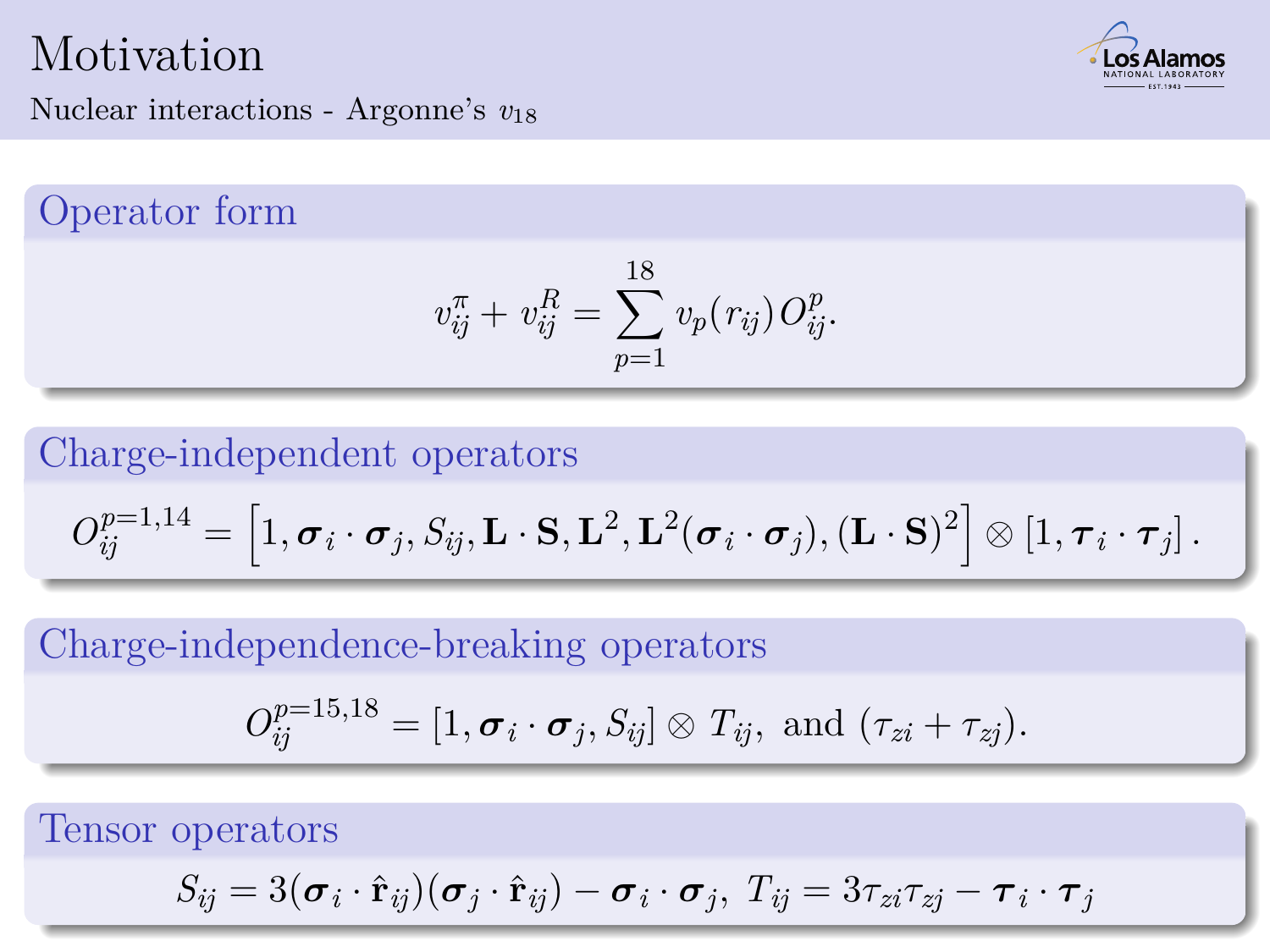

Nuclear interactions - Argonne's *v*<sup>18</sup>



Figure 2: Many excellent results using Green's function Monte Carlo (GFMC) and phenomenological potentials. From http://www.phy.anl.gov/theory.

This is great! But... Until now the nucleon-nucleon potentials used have been restricted to the phenomenological Argonne-Urbana/Illinois family of interactions.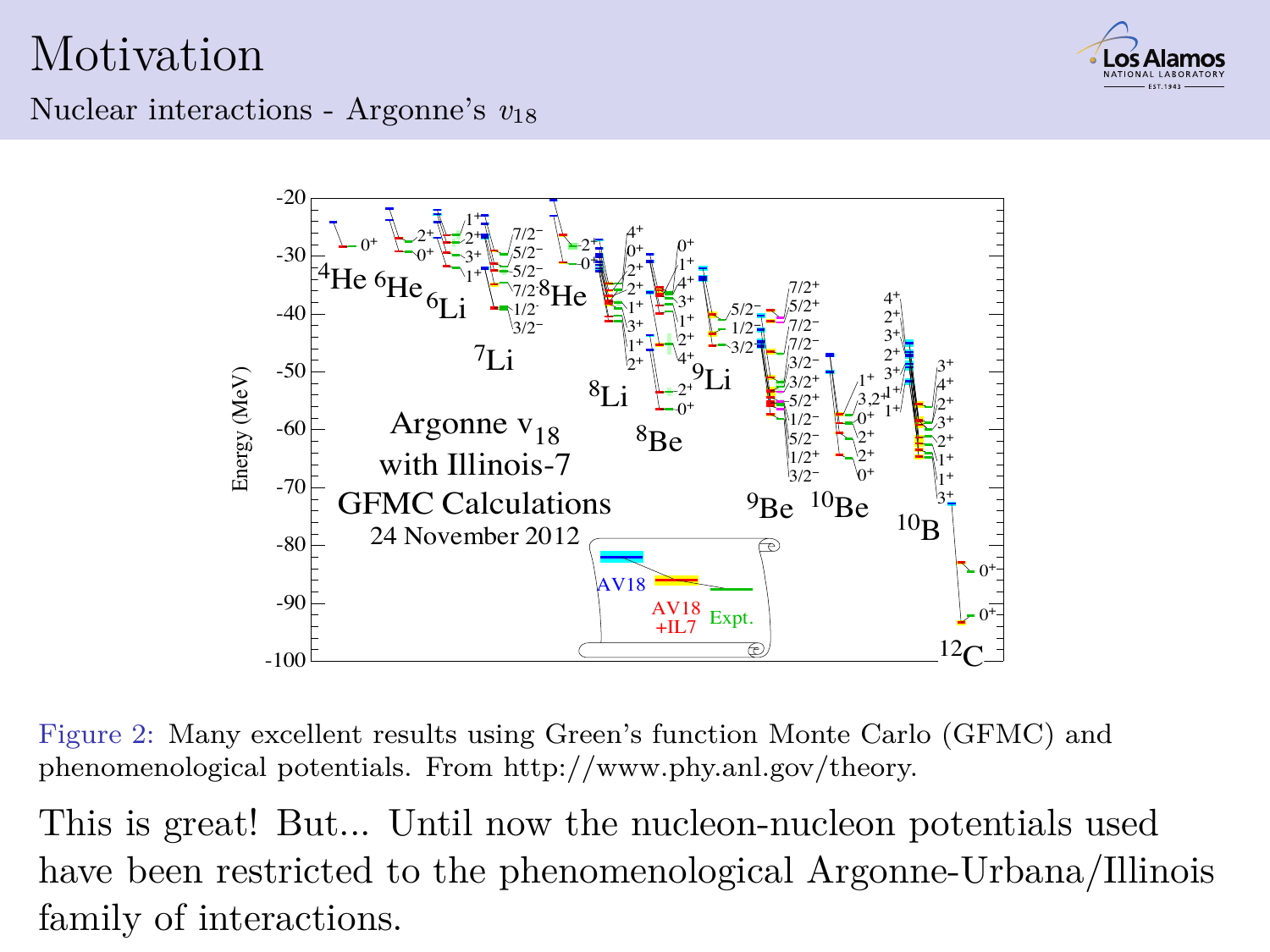Nuclear interactions - Chiral EFT



Chiral EFT makes a more direct connection between QCD and the nuclear force.



<span id="page-12-0"></span>Figure 3: Hierarchy of the nuclear force in chiral EFT, from R. Machleidt and D. Entem, Phys. Rep. **503**, 1 (2011).

#### **Weinberg prescription**

• Start from the most general Lagrangian consistent with all symmetries of the underlying interaction...

 $\mathcal{L} = \mathcal{L}_{\pi\pi} + \mathcal{L}_{\pi N} + \mathcal{L}_{NN} + \cdots$ 

• Define a power-counting scheme...

$$
\nu = -4 + 2N + 2L + \sum_i V_i \Delta_i,
$$

$$
\Delta_i = d_i + \frac{1}{2}n_i - 2.
$$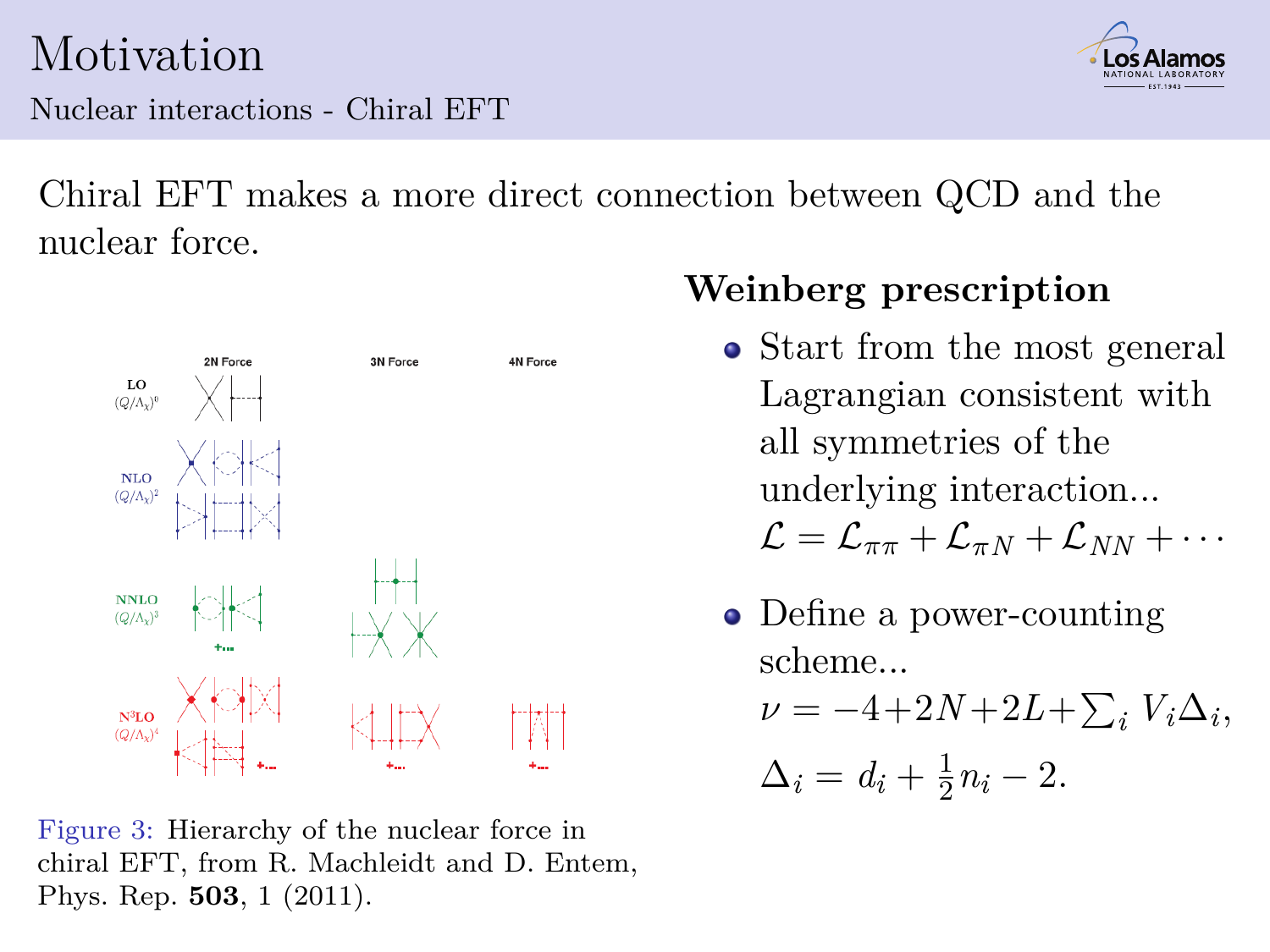Nuclear interactions - Chiral EFT



Chiral EFT makes a more direct connection between QCD and the nuclear force.



Figure 3: Hierarchy of the nuclear force in chiral EFT, from R. Machleidt and D. Entem, Phys. Rep. **503**, 1 (2011).

### **Weinberg prescription**

- An expansion in  $(Q/\Lambda_{\rm v})$ .
- *Q* is a soft momentum scale.
- $\Lambda_{\gamma} \sim 1$  GeV is the chiral-symmetry-breaking scale.

For example, the leading-order (LO) diagrams lead to

$$
V_{NN}^{(0)} \propto \frac{(\boldsymbol{\sigma}_1 \cdot \mathbf{q})(\boldsymbol{\sigma}_2 \cdot \mathbf{q})}{\mathbf{q}^2 + M_{\pi}^2} \boldsymbol{\tau}_1 \cdot \boldsymbol{\tau}_2 + \cdots
$$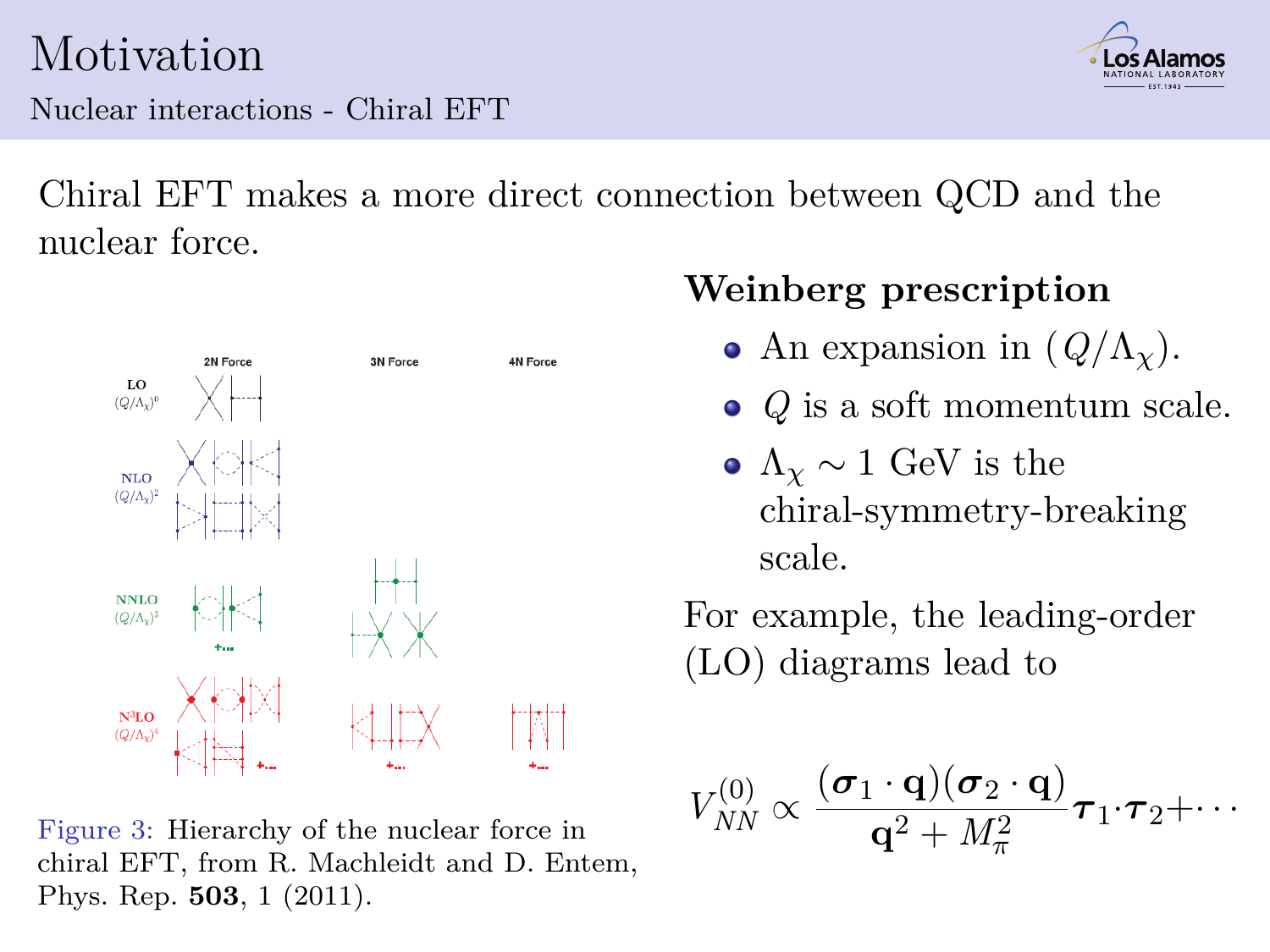Nuclear interactions - Chiral EFT



Chiral EFT makes a more direct connection between QCD and the nuclear force.



Figure 3: Hierarchy of the nuclear force in chiral EFT, from R. Machleidt and D. Entem, Phys. Rep. **503**, 1 (2011).

**Sources of non-locality in standard approach***<sup>a</sup> <sup>b</sup>*

- Regulator:  $f(p, p') = e^{-(p/\Lambda)^n} e^{-(p'/\Lambda)^n}$ .
- Contact interactions  $\alpha$ **k** =  $(\mathbf{p} + \mathbf{p}')/2$ .

 $\mathcal{F}[V(\mathbf{p}, \mathbf{p}')] \rightarrow V(\mathbf{r}, \mathbf{r}').$ 

*<sup>a</sup>*D. Entem and R. Machleidt, Phys. Rev. C **68**, 041001 (2003) <sup>*b*</sup>E. Epelbaum, W.Glöckle and U.-G. Meißner, Eur. Phys. J. A **19**, 401 (2004)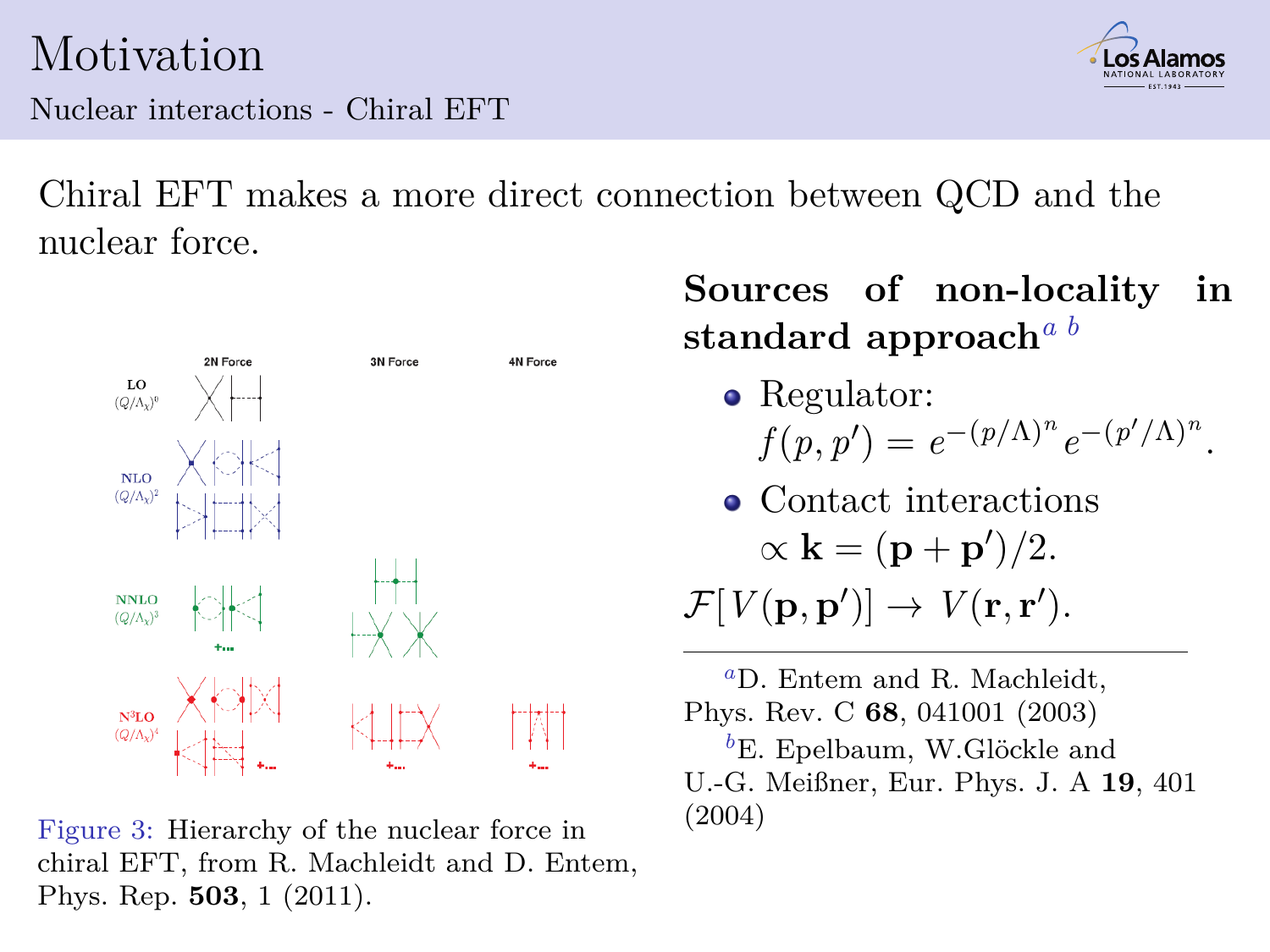Nuclear interactions - Chiral EFT



Chiral EFT makes a more direct connection between QCD and the nuclear force.



#### **New approach***<sup>a</sup>*

• Regulator:  $f_{\text{long}}(r) = 1 - e^{-(r/R_0)^4}.$ • Up to N<sup>2</sup>LO,  $V_\pi = V_\pi(\mathbf{q}),$  $\mathbf{q} = \mathbf{p}' - \mathbf{p}.$  $\mathcal{F}[V(\mathbf{q})] \to V(\mathbf{r})$ ⇒ Local!

*<sup>a</sup>*A. Gezerlis et al., Phys. Rev. Lett. **111**, 032501 (2013)

<span id="page-15-0"></span>Figure 3: Hierarchy of the nuclear force in chiral EFT, from R. Machleidt and D. Entem, Phys. Rep. **503**, 1 (2011).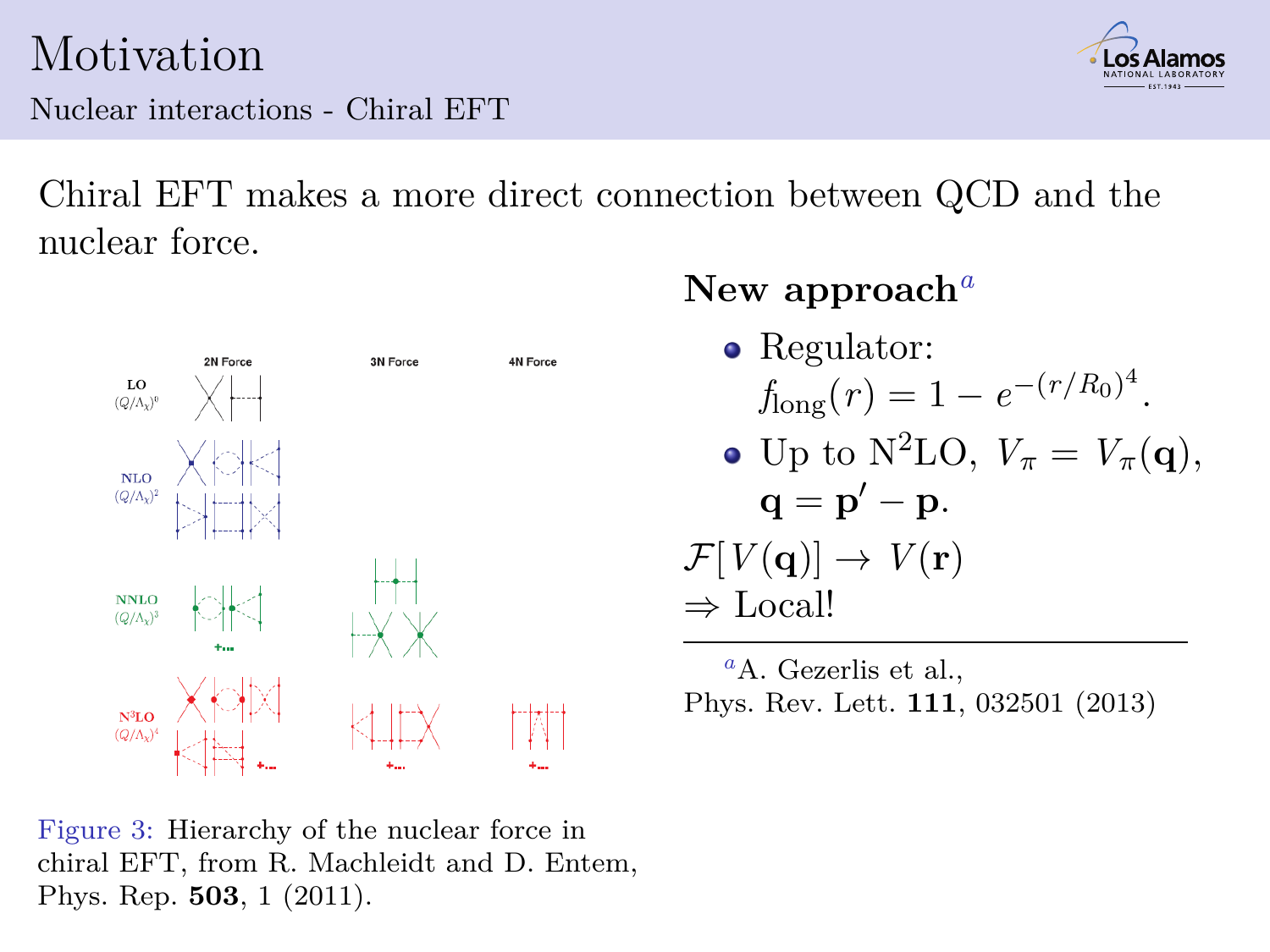Nuclear interactions - Chiral EFT



Chiral EFT makes a more direct connection between QCD and the nuclear force.



**New approach***<sup>a</sup>*  $V(r) = V_C(r) + W_C(r)\tau_1 \cdot \tau_2$  $+(V_S(r) + W_S(r)\boldsymbol{\tau}_1\cdot\boldsymbol{\tau}_2)\boldsymbol{\sigma}_1\cdot\boldsymbol{\sigma}_2$  $+(V_T(r) + W_T(r)\tau_1 \cdot \tau_2)S_{12}.$ 

$$
V_C(r) =
$$
  

$$
\frac{1}{2\pi^2 r} \int_{2M_\pi}^{\tilde{\Lambda}} d\mu \mu e^{-\mu r} \rho_C(\mu)
$$
, etc.

*<sup>a</sup>*A. Gezerlis et al., Phys. Rev. Lett. **111**, 032501 (2013)

Figure 3: Hierarchy of the nuclear force in chiral EFT, from R. Machleidt and D. Entem, Phys. Rep. **503**, 1 (2011).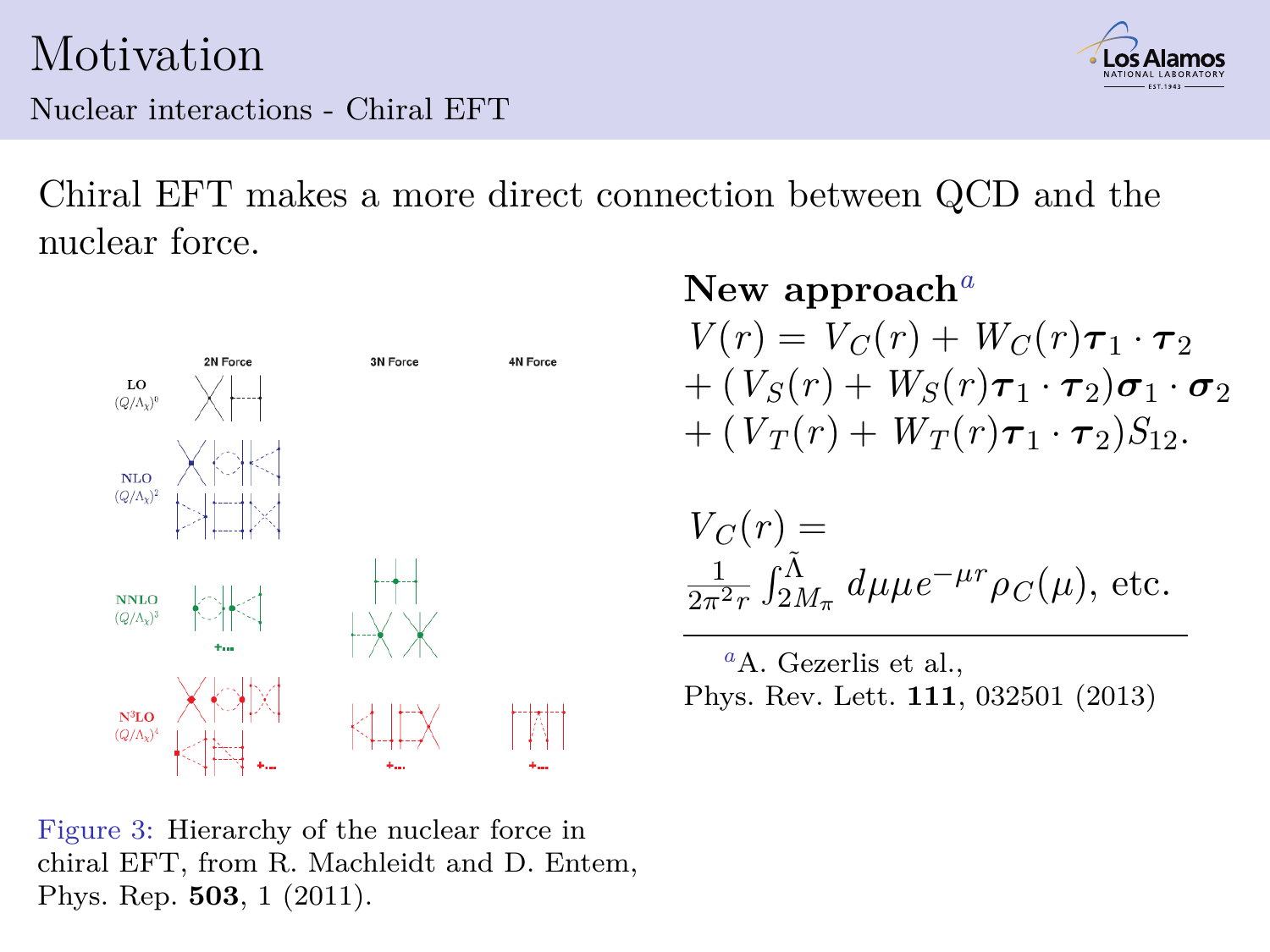

#### Nuclear interactions - Chiral EFT

Local chiral EFT potential ∼ a *v*<sup>7</sup> potential

$$
v_{ij} = \sum_{p=1}^{7} v_p(r_{ij}) O_{ij}^p + \sum_{p=15}^{18} v_p(r_{ij}) O_{ij}^p.
$$

Charge-independent operators

$$
O_{ij}^{p=1,14} = \left[1, \boldsymbol{\sigma}_i \cdot \boldsymbol{\sigma}_j, S_{ij}, \mathbf{L} \cdot \mathbf{S}, \mathbf{L}^2, \mathbf{L}^2(\boldsymbol{\sigma}_i \cdot \boldsymbol{\sigma}_j), (\mathbf{L} \cdot \mathbf{S})^2\right] \otimes \left[1, \boldsymbol{\tau}_i \cdot \boldsymbol{\tau}_j\right].
$$

Charge-independence-breaking operators

$$
O_{ij}^{p=15,18}=[1,\boldsymbol{\sigma}_i\cdot\boldsymbol{\sigma}_j,S_{ij}]\otimes T_{ij},\text{ and }(\tau_{zi}+\tau_{zj}).
$$

Tensor operators

$$
S_{ij} = 3(\boldsymbol{\sigma}_i \cdot \hat{\mathbf{r}}_{ij})(\boldsymbol{\sigma}_j \cdot \hat{\mathbf{r}}_{ij}) - \boldsymbol{\sigma}_i \cdot \boldsymbol{\sigma}_j, T_{ij} = 3\tau_{zi}\tau_{zj} - \boldsymbol{\tau}_i \cdot \boldsymbol{\tau}_j
$$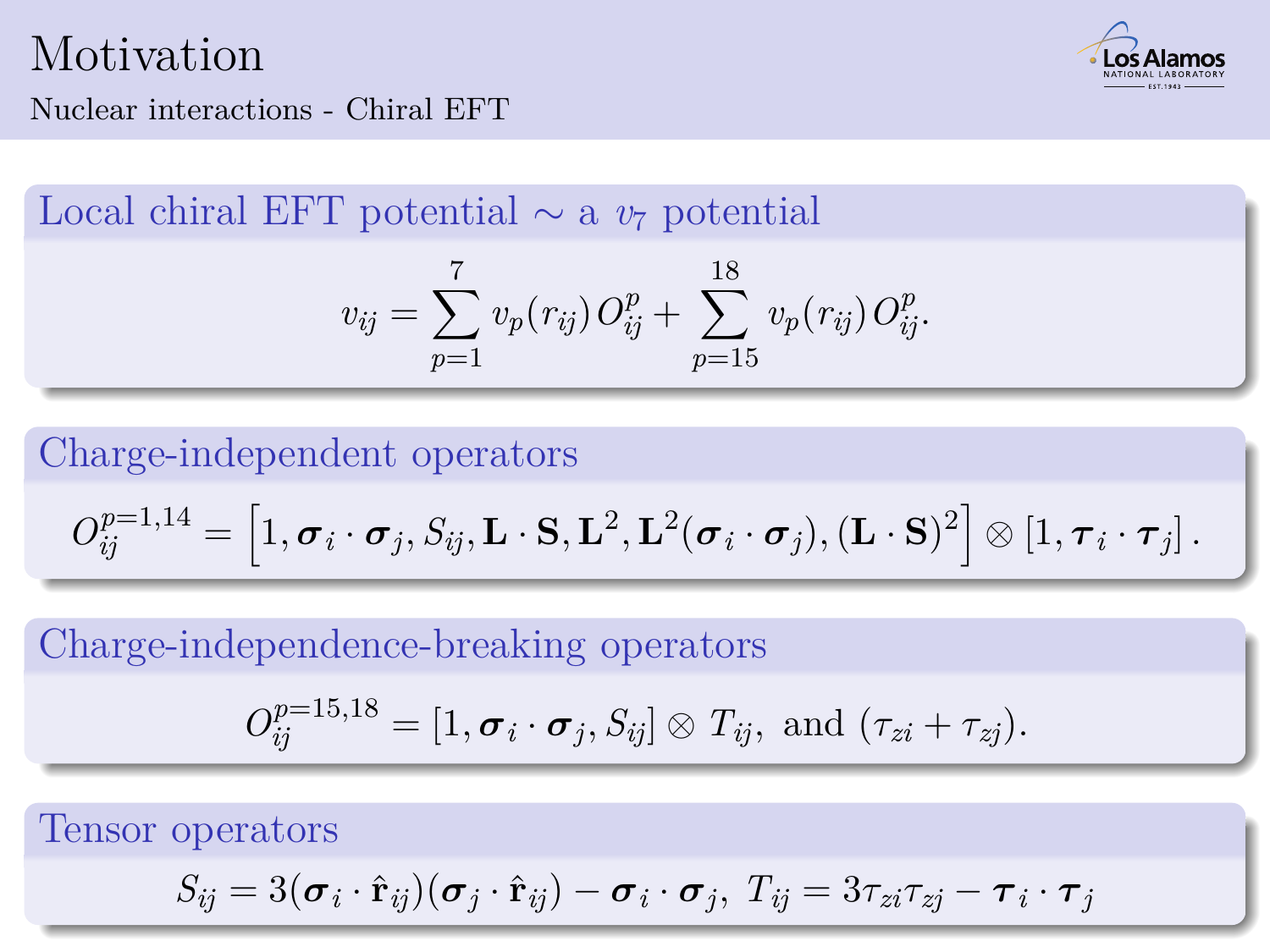

#### Nuclear interactions - Chiral EFT



Figure 4: Phase shifts for the *np* potential. From A. Gezerlis et al., Phys. Rev. Lett. **111**, 032501 (2013)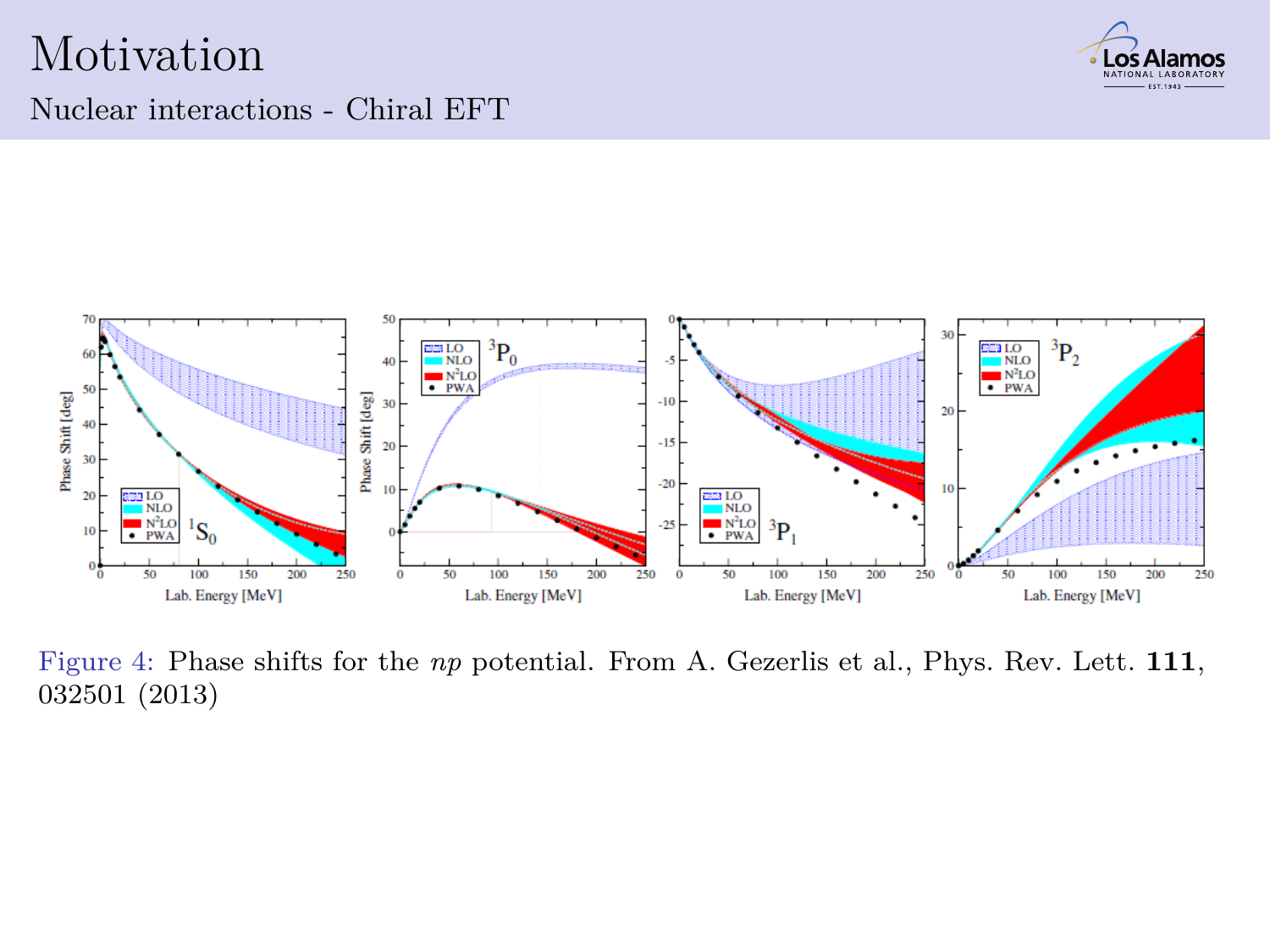

Nuclear interactions - Chiral EFT



Figure 5: Deuteron wave functions at N2LO.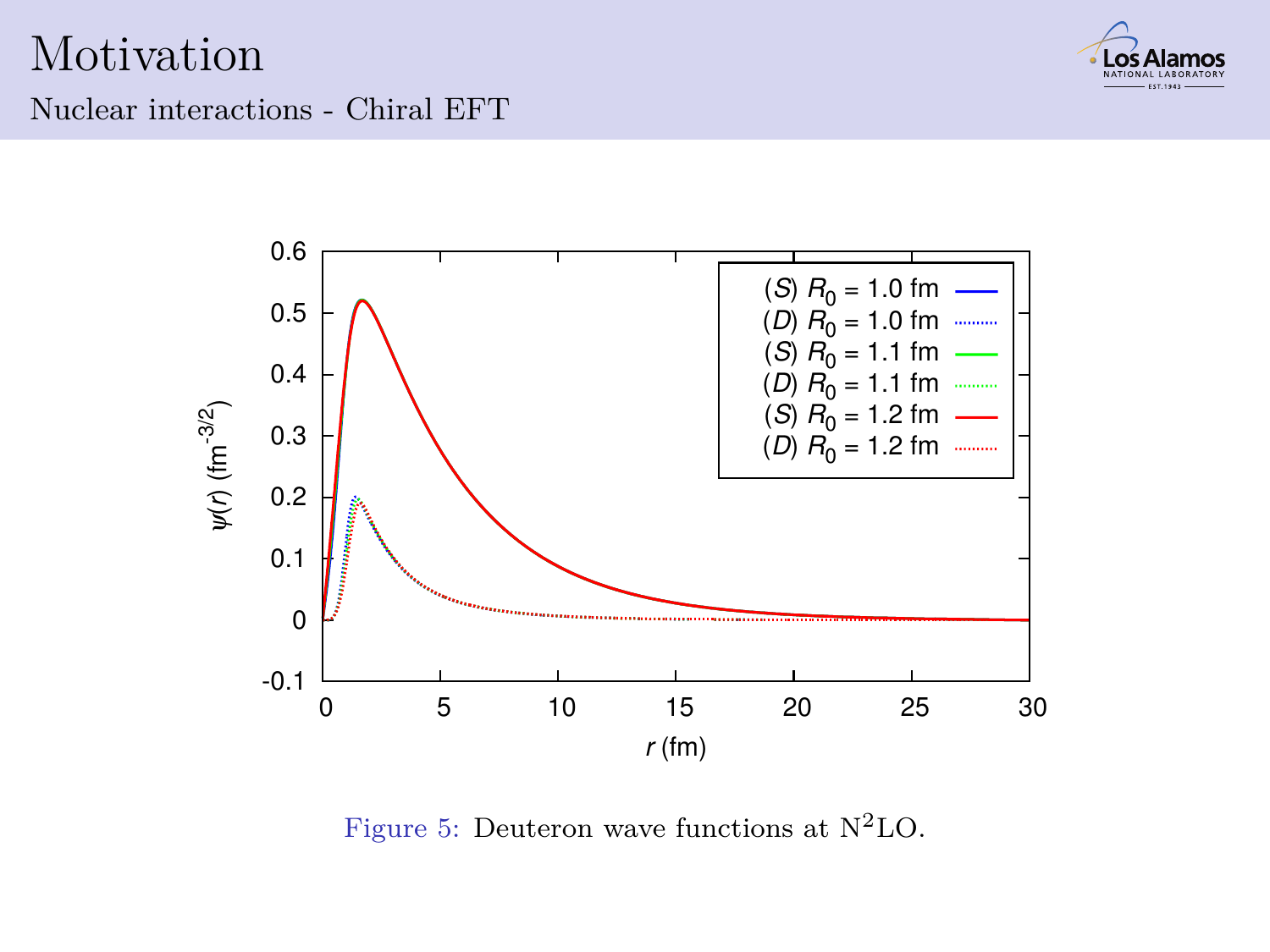#### Results <sup>2</sup>H binding energies -  $\langle H \rangle$





<span id="page-20-0"></span>Figure 6: <sup>2</sup>H binding energy at different chiral orders and cutoff values.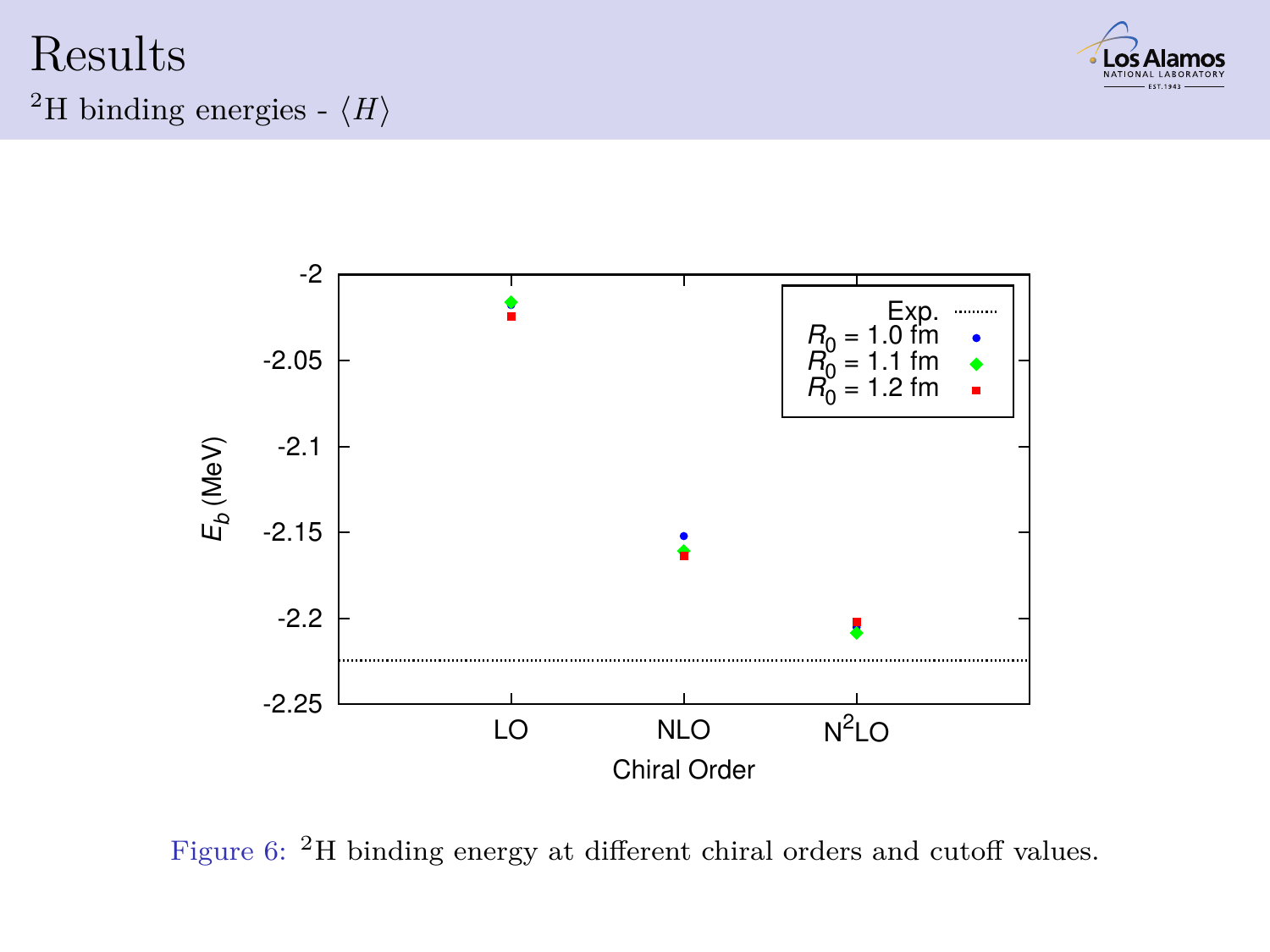#### Results <sup>3</sup>H binding energies -  $\langle H \rangle$





Figure 7: <sup>3</sup>H binding energy at different chiral orders and cutoff values.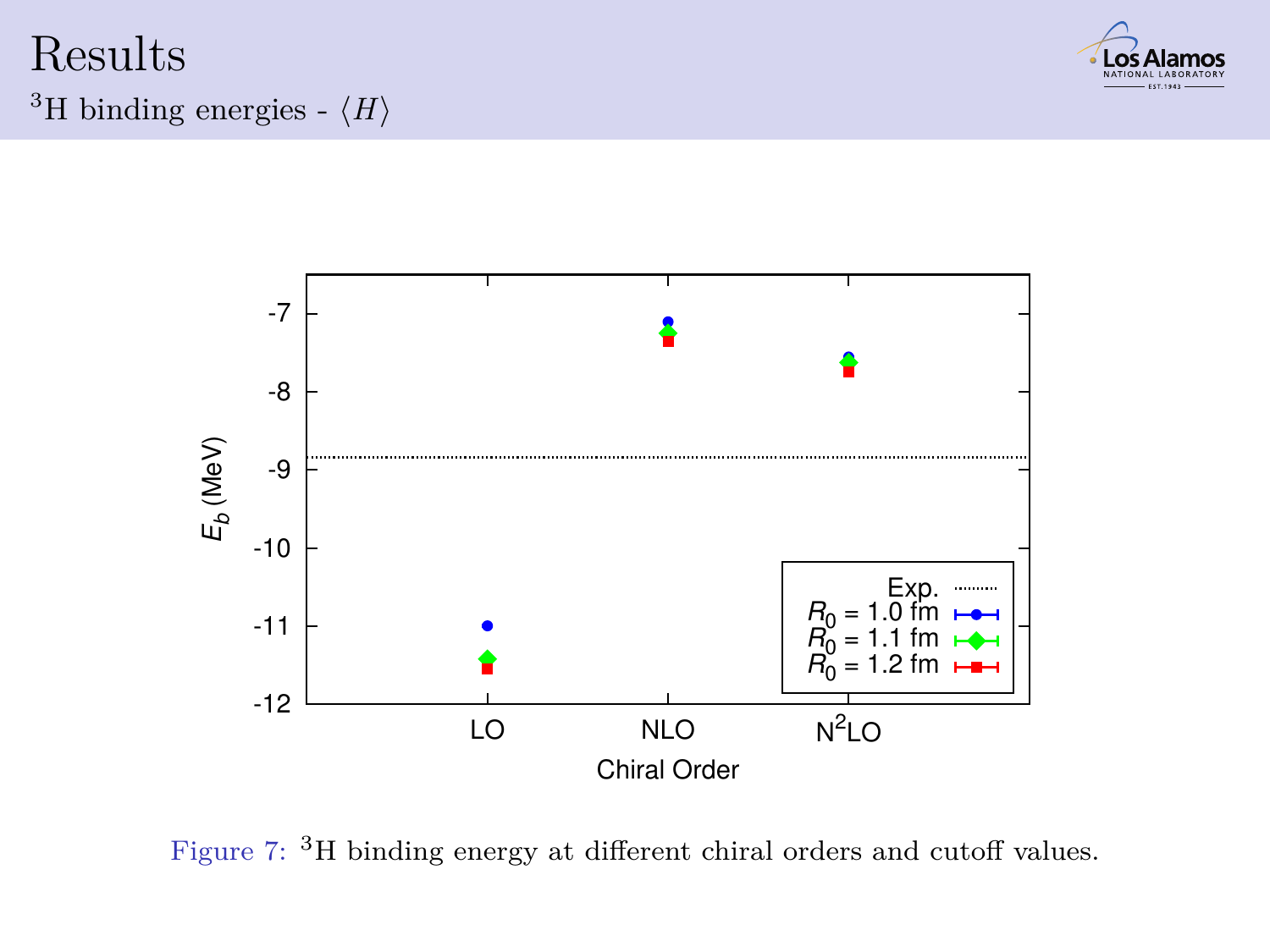#### Results <sup>3</sup>He binding energies -  $\langle H \rangle$





Figure 8: <sup>3</sup>He binding energy at different chiral orders and cutoff values.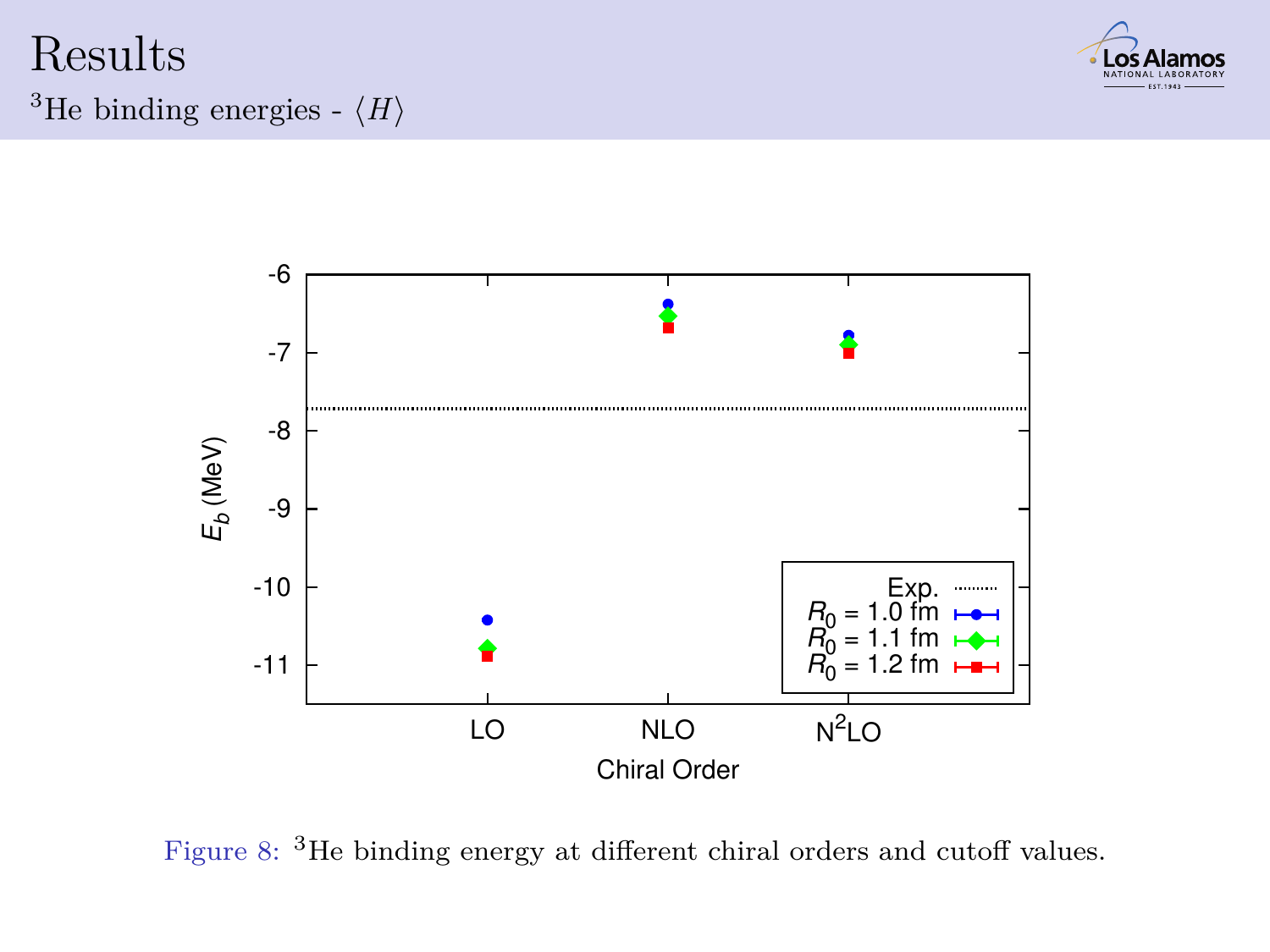#### Results <sup>4</sup>He binding energies -  $\langle H \rangle$





Figure 9: <sup>4</sup>He binding energy at different chiral orders and cutoff values.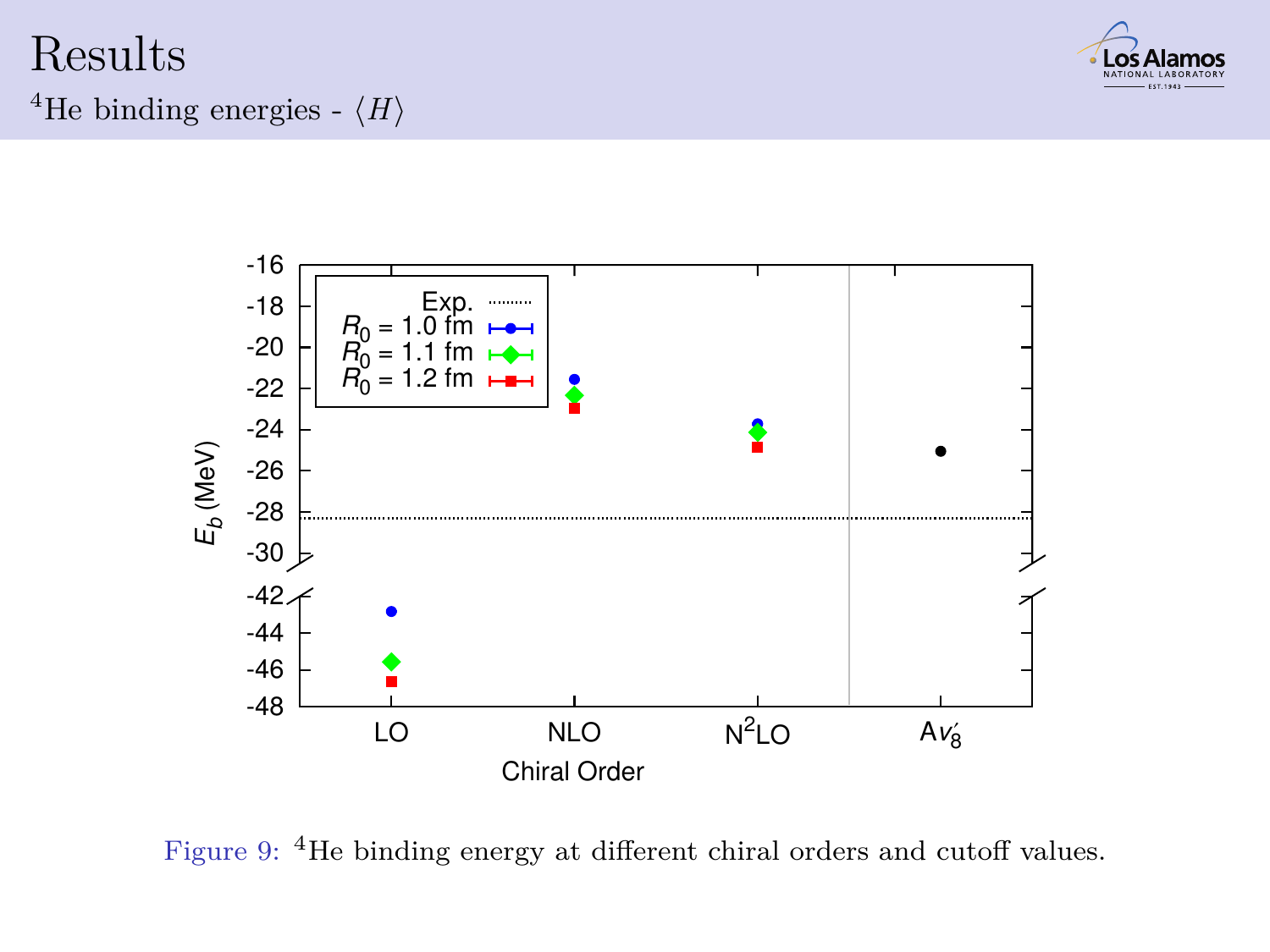Results <sup>3</sup>H radii -  $r_{\rm pt.}^2 = r_{\rm ch.}^2 - r_p^2 - \frac{N}{Z}r_n^2$ 





Figure 10:  $^3\mathrm{H}$  radii at different chiral orders and cutoff values.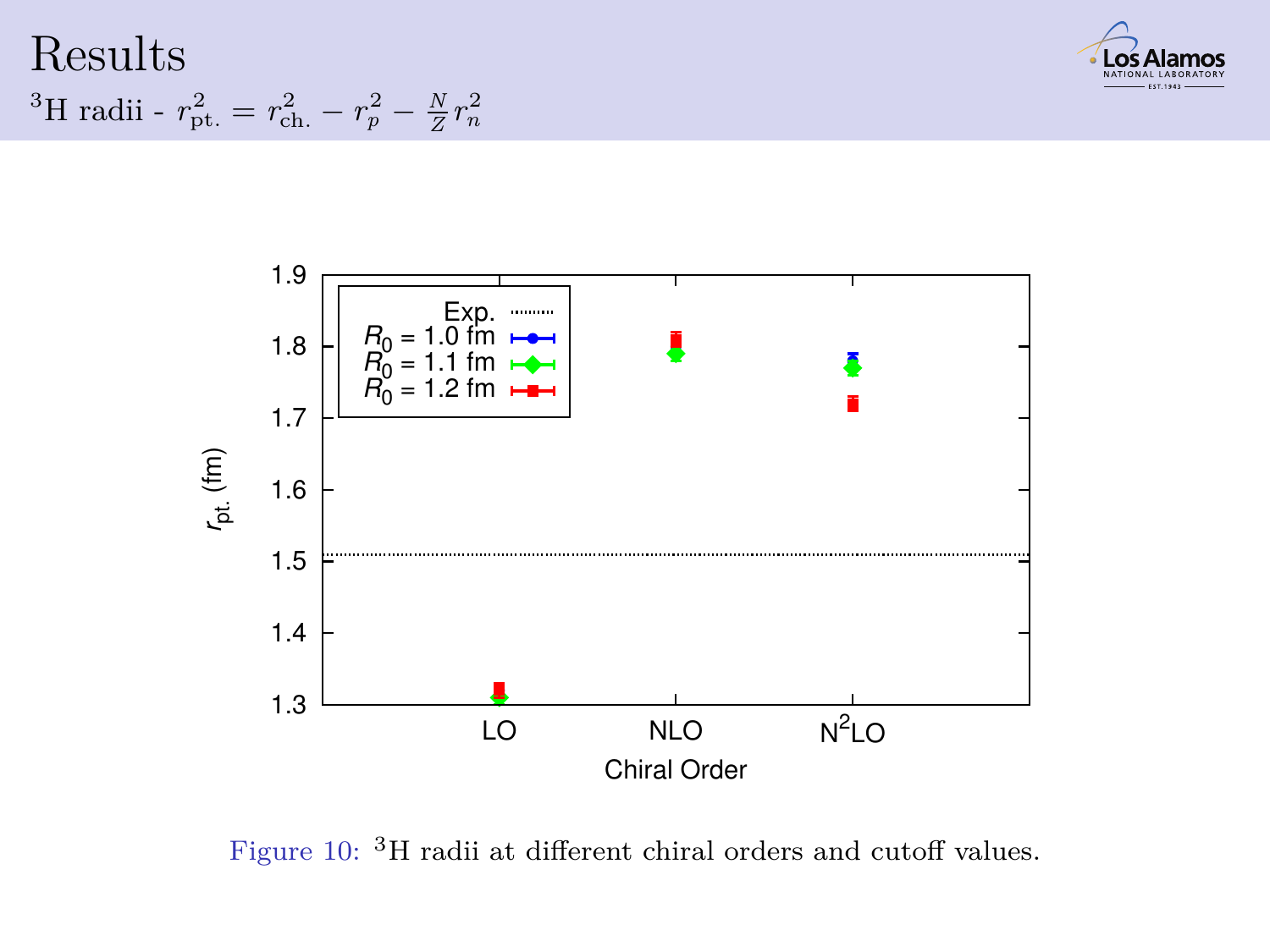





Figure 11: <sup>3</sup>He radii at different chiral orders and cutoff values.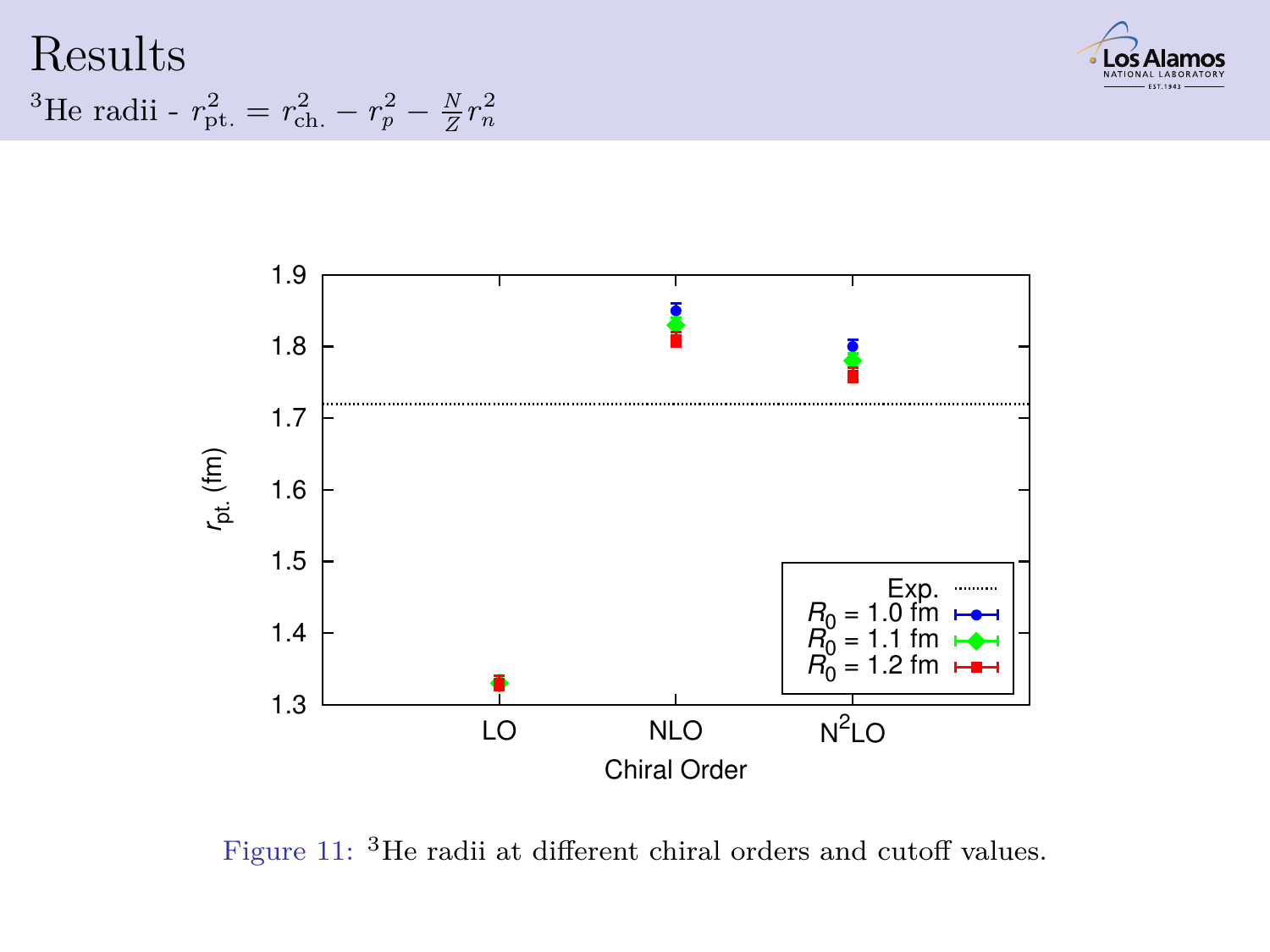





Figure 12: <sup>4</sup>He radii at different chiral orders and cutoff values.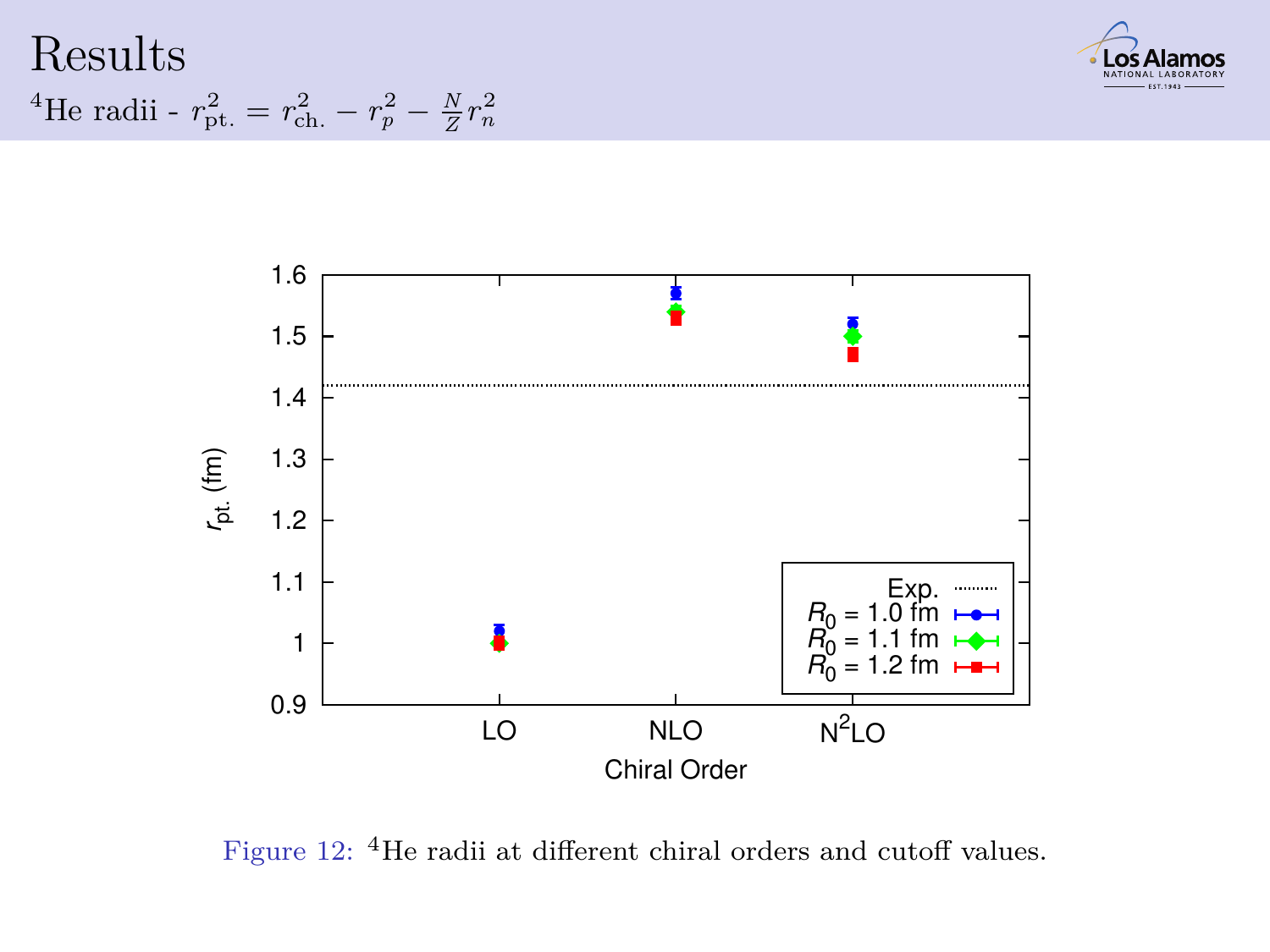#### Results



<sup>4</sup>He perturbation -  $\langle \Psi_{\text{NLO}}|H_{\text{NLO}} + (V_{\text{N}^2\text{LO}} - V_{\text{NLO}})|\Psi_{\text{NLO}}\rangle$ 



<span id="page-27-0"></span>Figure 13: <sup>4</sup>He binding energy at different chiral orders and cutoff values plus a first-order perturbative calculation of  $\langle H_{\rm N^2LO} \rangle$ .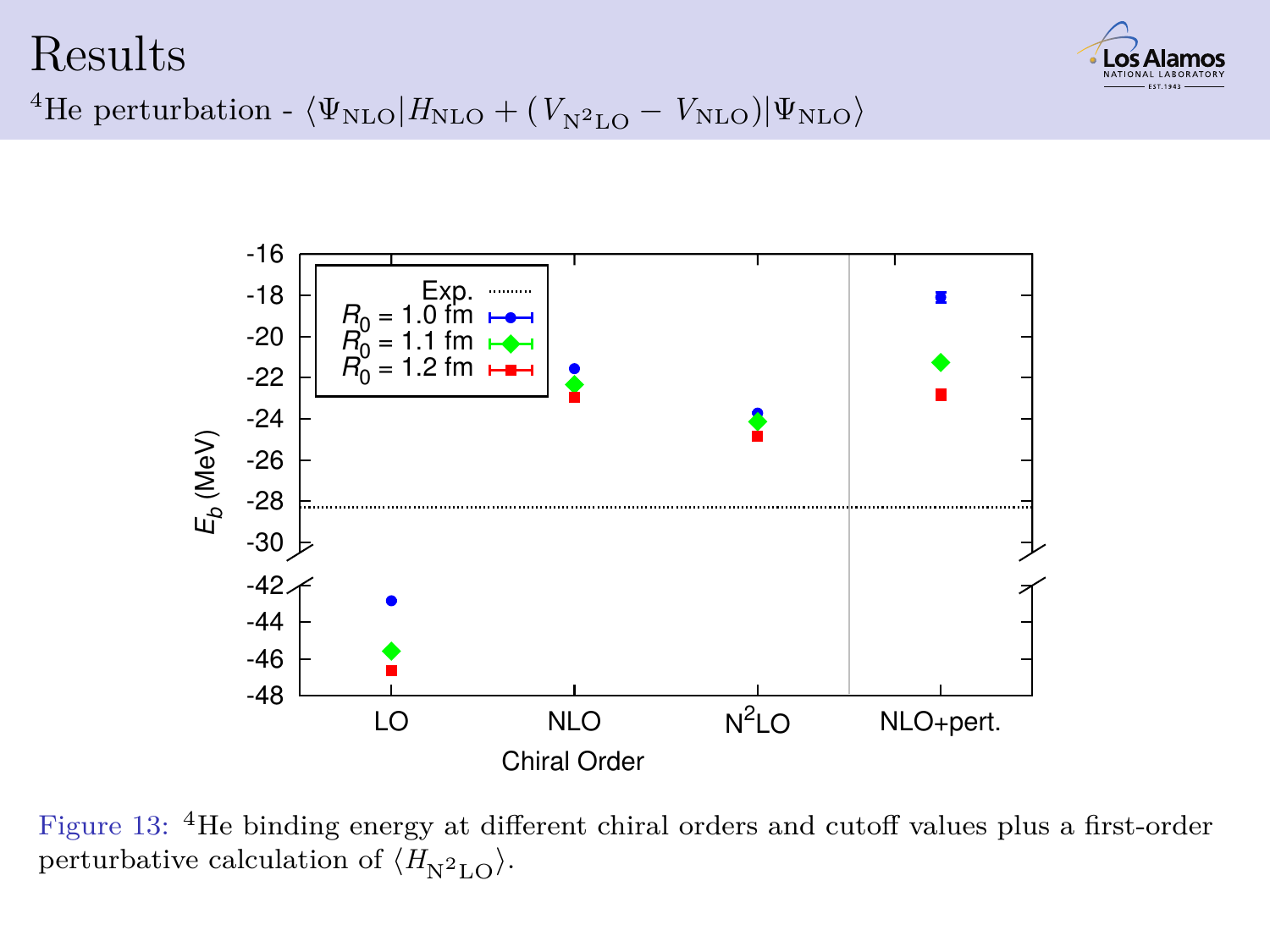#### Results <sup>2</sup>H perturbation



#### **Hints from the deuteron.**

- $W$ rite  $H \to \langle k' J M_J L' S | H | k J M_J L S \rangle$ .
- Diagonalize $\rightarrow \{\psi_D^{(i)}\}$  $D^{(i)}(r)$ .
- Second- and third-order perturbation calculations possible.

Table 1: Perturbation calculations for <sup>2</sup>H with different cutoff values for *R*0.

 $F<sub>i</sub>$  (MeV)

| Calculation                                 | $L_h$ (ivit v) |                |                |
|---------------------------------------------|----------------|----------------|----------------|
|                                             | $R_0 = 1.0$ fm | $R_0 = 1.1$ fm | $R_0 = 1.2$ fm |
| $E_{0(NLO)}^{(0)}$                          | $-2.15$        | $-2.16$        | $-2.16$        |
| $E_{0(NLO)}^{(0)} + V_{\text{pert.}}^{(1)}$ | $-1.44$        | $-1.80$        | $-1.90$        |
| $E_{0(NLO)}^{(0)}+V_{\text{pert.}}^{(2)}$   | $-2.11$        | $-2.17$        | $-2.18$        |
| $E_{0(NLO)}^{(0)}+V_{\text{pert.}}^{(3)}$   | $-2.13$        | $-2.18$        | $-2.19$        |
|                                             | $-2.21$        | $-2.21$        | $-2.20$        |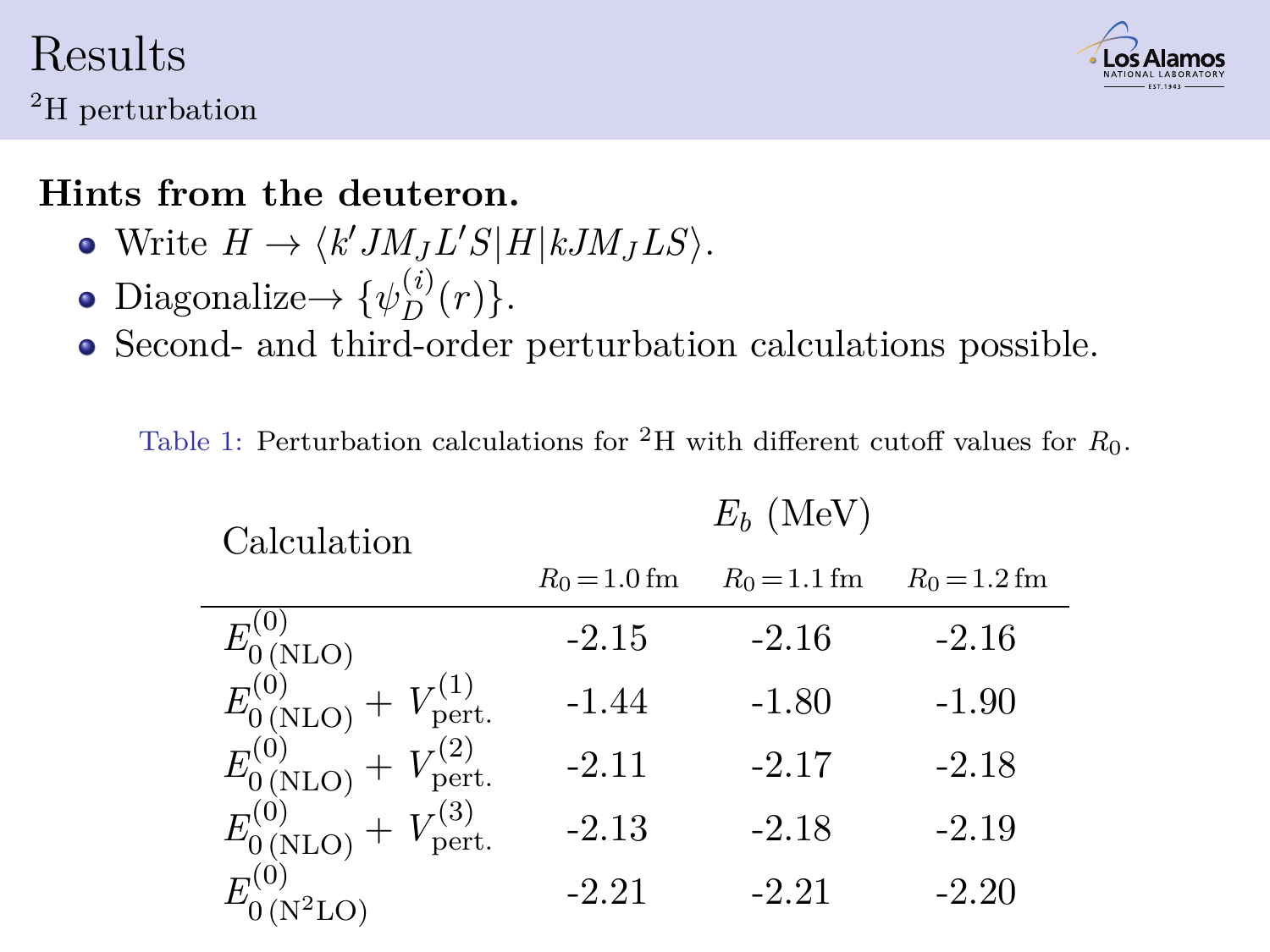Results



Distributions - <sup>4</sup>He

 $Proton$  distribution:  $\frac{1}{4\pi r^2}\langle\Psi|\sum_i\frac{1+\tau_z(i)}{2}$  $\frac{\sigma_z(v)}{2} \delta(r - |\mathbf{r}_i - \mathbf{R}_{\text{c.m.}}|) |\Psi\rangle.$ 



<span id="page-29-0"></span>Figure 14: <sup>4</sup>He proton distribution at different chiral orders.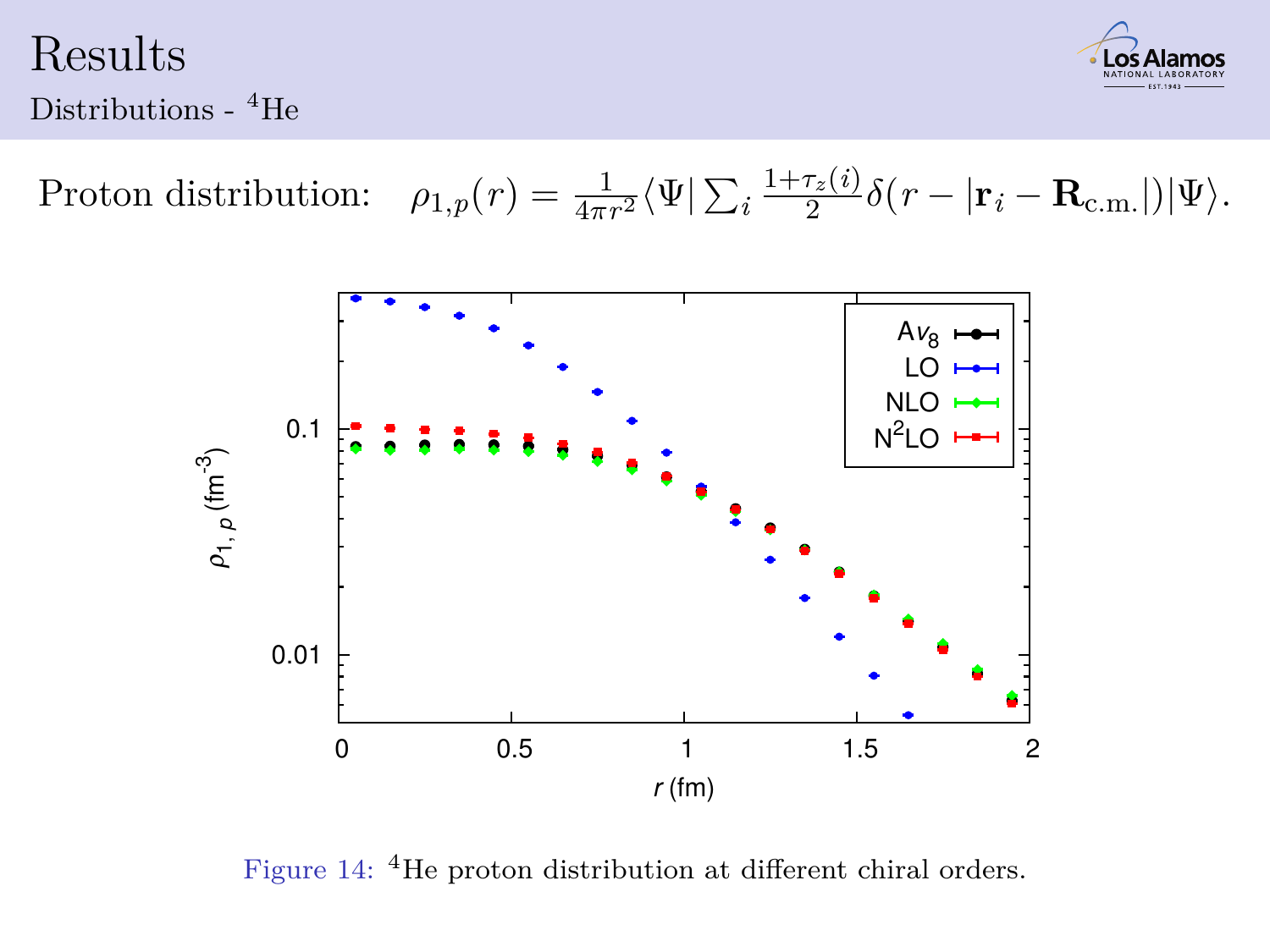Results Distributions - <sup>4</sup>He





Figure 15: <sup>4</sup>He two-body  $T = 1$  distributions.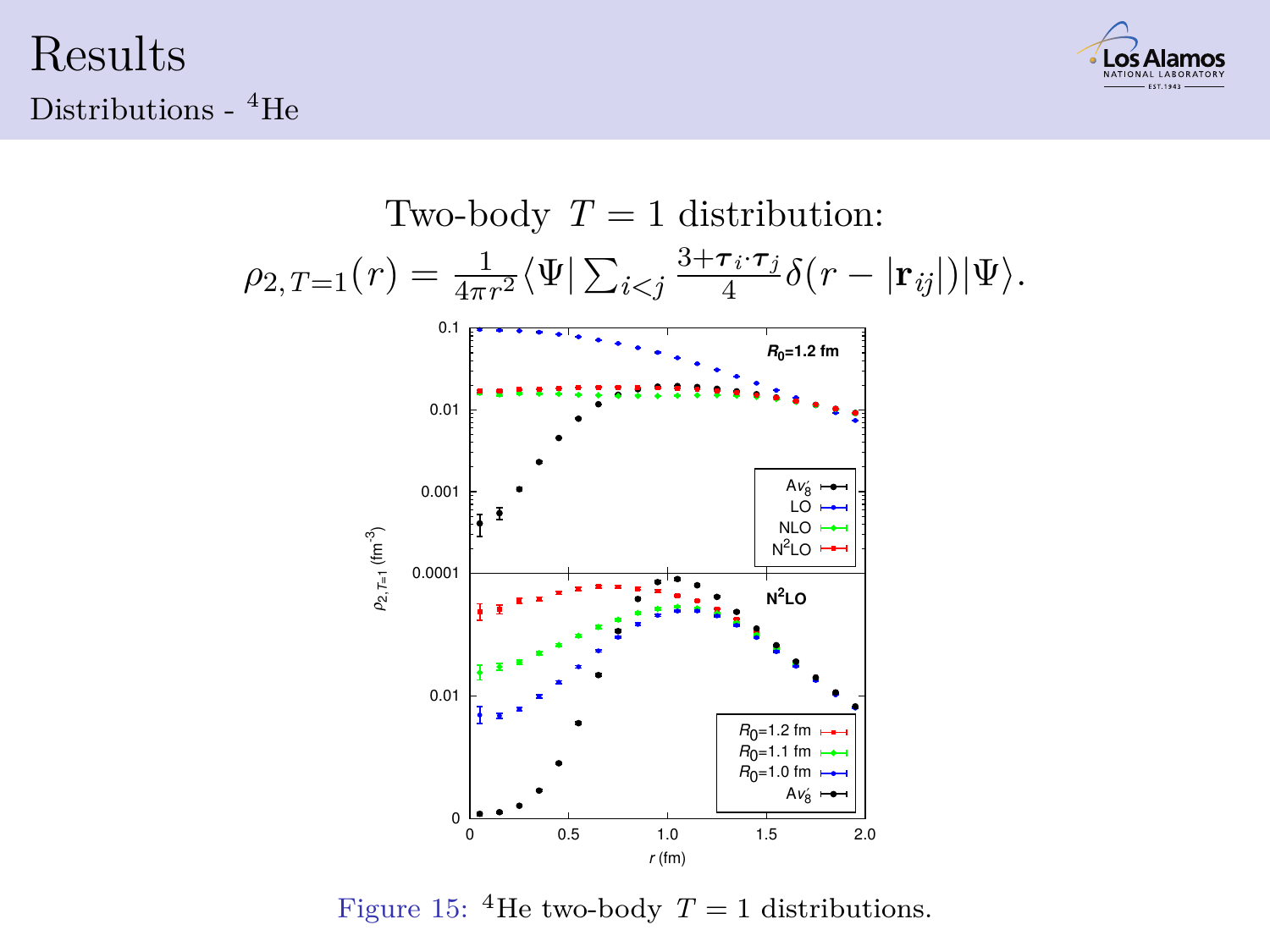Results Distributions - <sup>4</sup>He







Figure 16: (PRELIMINARY) Fourier transform of the two-body distributions.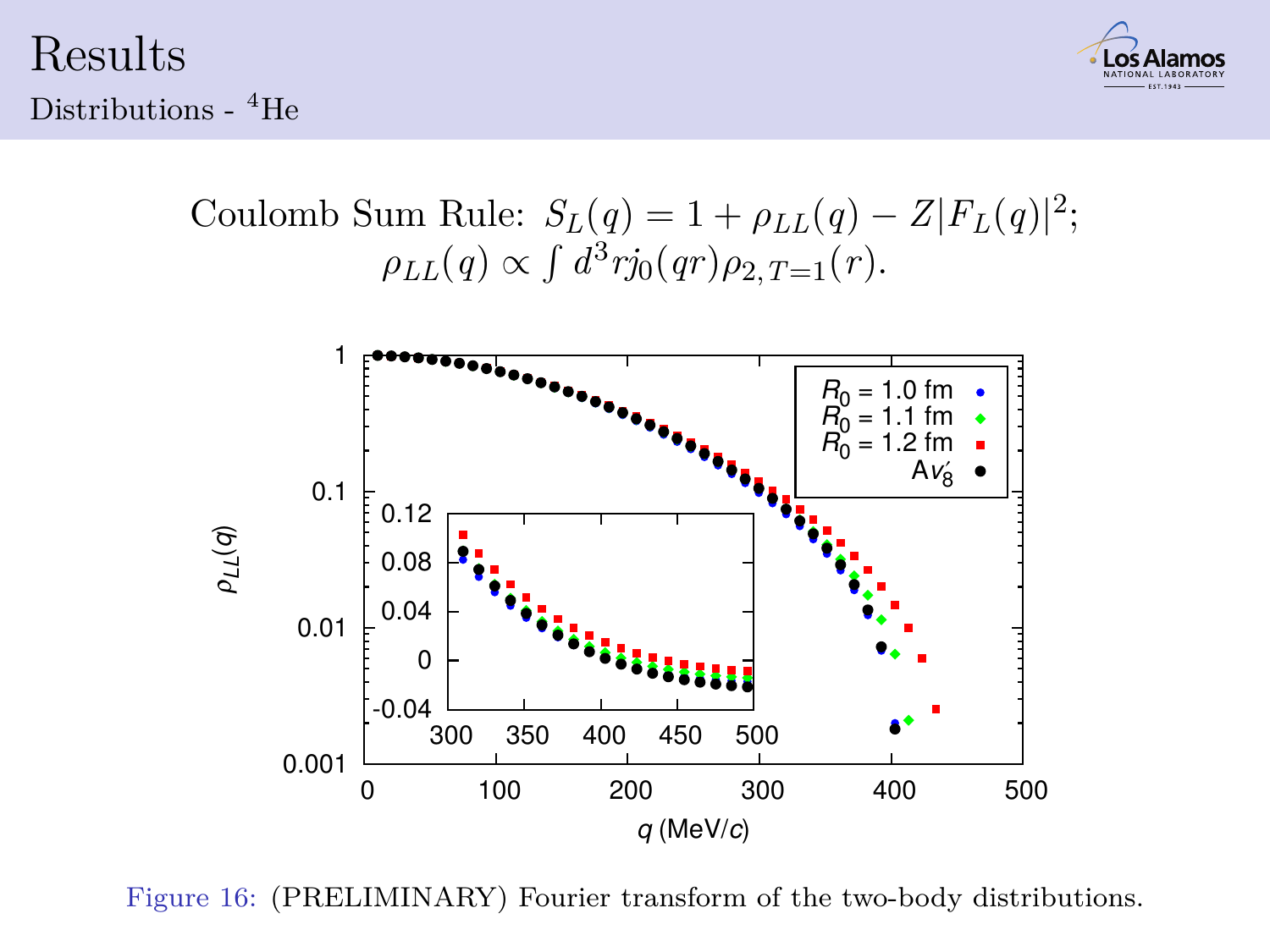# Conclusion



- Nuclear structure calculations probe nuclear Hamiltonians.
	- $\blacktriangleright$  Phenomenological potentials have been very successful but are perhaps unsatisfactory.
	- $\triangleright$  Chiral EFT potentials have a more direct connection to QCD, but until now, have been non-local.
- GFMC calculations of light nuclei are now possible with chiral EFT interactions.
- $\bullet$  Binding energies at N<sup>2</sup>LO are reasonably similar to results for two-body-only phenomenological potentials.
- Radii show expected trends.
- The softest of the potentials with  $R_0 = 1.2$  fm display perturbative behavior in the difference between N2LO and NLO.
- <span id="page-32-0"></span>The high-momentum (short-range) behavior of chiral EFT interactions is distinct from the phenomenological interactions.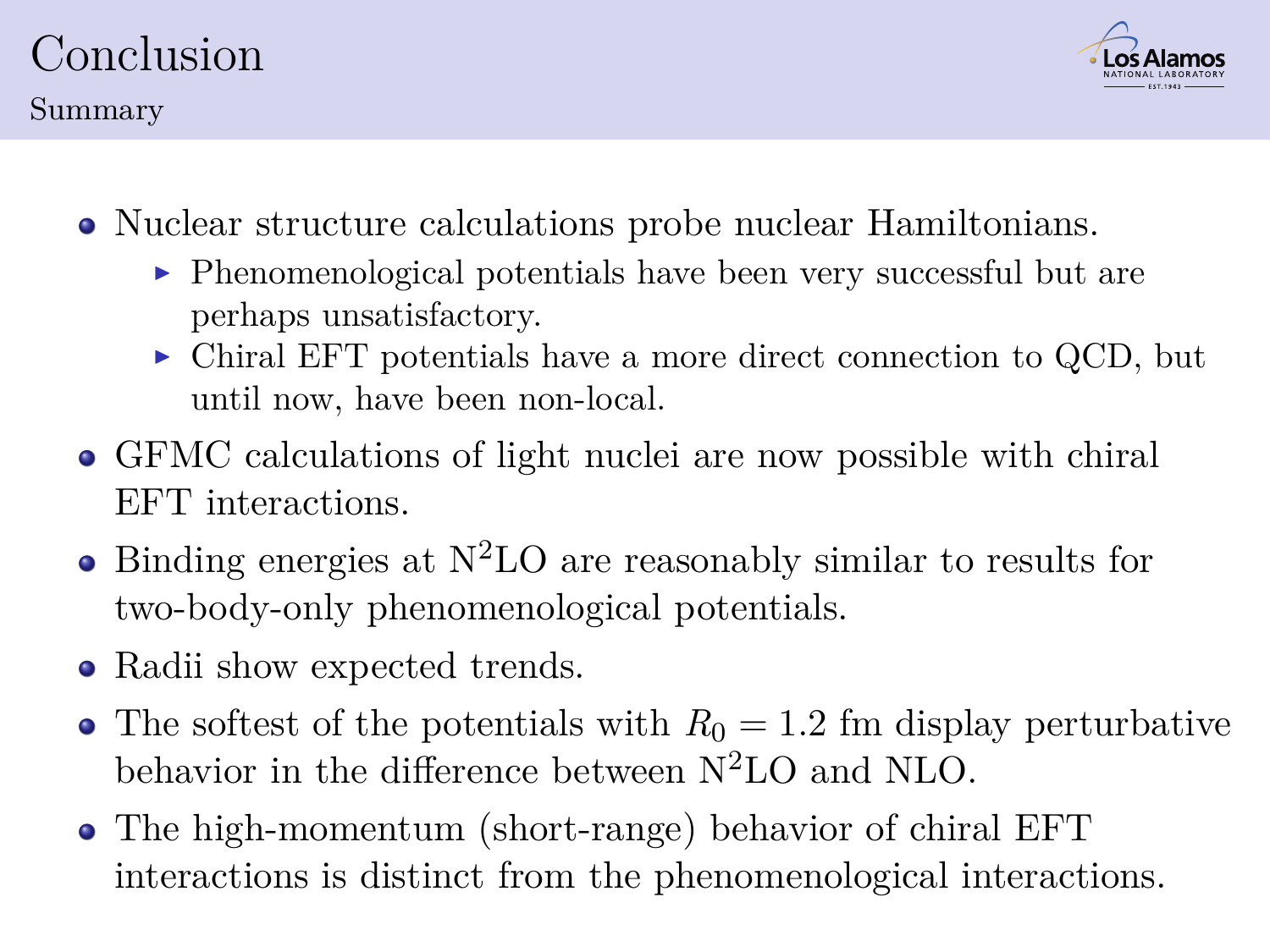

Future work

- Include 3-nucleon force which appears at  $N^2LO$ .
- Include 2-nucleon force at  $N<sup>3</sup>LO$  (which will be non-local).
- Extend to larger nuclei with  $4 < A \leq 12$ .
- Second-order perturbation calculation in GFMC.
- <span id="page-33-0"></span>• Study of, for example, Coulomb sum rule to probe possible consequences of different short-range behavior.